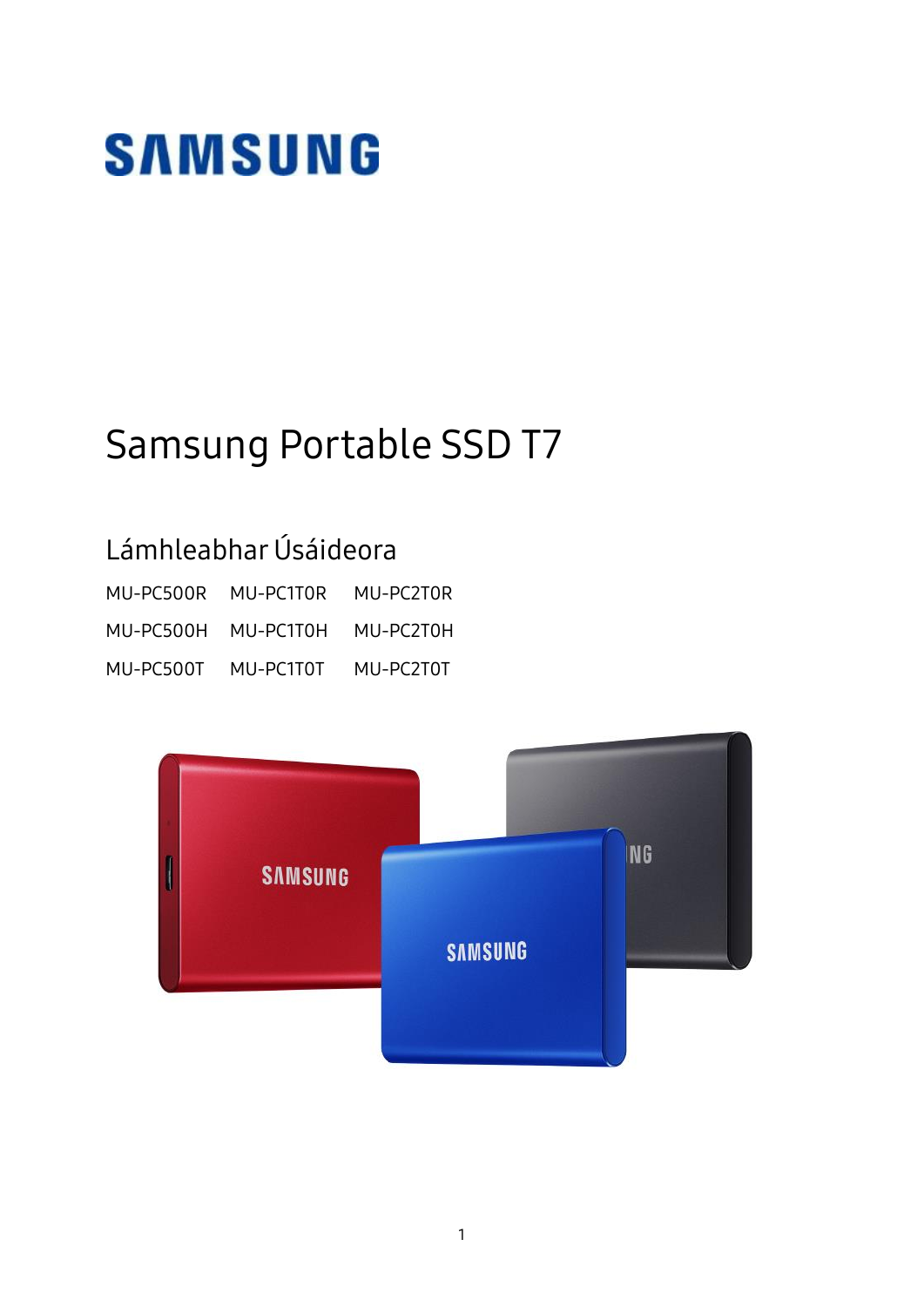## **SÉANADH**

COIMEÁ DANN SAMSUNG ELECTRONICS AN CEART CHUN TÁ IRGÍ, FAISNÉIS AGUS SONRAÍOCHTAÍ A ATHRÚ AM AR BITH GAN FHÓGRA.

Soláthraítear an fhaisnéis sa cháipéis seo i ndáil le táirgí le Samsung Electronics Co. Ltd. ("Samsung"). Is chun críocha tagartha amháin iad na tuairiscí táirgí agus na sonraíochtaí a fhaightear sa cháipéis seo. Is féidir gach faisnéis a phléitear sa cháipéis seo a athrú am ar bith gan fhógra, agus is ar an mbunús "IS AMHLAIDH" a thugtar í, gan aon bharántaí de chineál ar bith. Is le Samsung amháin agus go heisiach í an mhaoin a fhaightear sa cháipéis seo agus gach faisnéis a phléitear sa cháipéis seo. Ní dheonaítear ceadúnas ar bith d'aon phaitinn, cóipcheart, mascobair, trádmharc ná aon cheart maoine intleachtúla eile leis an gcáipéis seo, go sainráite ná go hintuigthe, urbhaic nó trí mhodh éigin eile. Seachas mar a fhoráiltear i dtéarmaí agus coinníollacha díola Samsung faoi chomhair táirgí mar sin, séanann Samsung aon bharánta sainráite ná intuigthe, i dtaca le díol agus/nó úsáid táirgí Samsung, lena n-áirítear dliteanas ná barántaí a bhaineann le hinniúlacht chun críche faoi leith, indíoltachta, ná sárú paitinne, cóipchirt nó cirt mhaoine intleachtúla ar bith eile. Níl táirgí Samsung ceaptha lena n-úsáid i bhfeidhmeanna tacaíochta beatha, cúraim chriticiúil, míochaine, trealaimh shábháilteachta, ná feidhmeanna comhchosúla, i gcás go bhféadfaí cailliúint bheatha nó díobháil cholanda a bheith mar thoradh ar chliseadh táirge, ná i bhfeidhm mhíleata nó cosanta ar bith, ná i soláthar poiblí ar bith lena mbainfeadh téarmaí nó forálacha speisialta. Chun nuashonruithe nó faisnéis breise a fháil faoi tháirgí Samsung, déan teagmháil le do stór áitiúil le Samsung nó tabhair cuairt ar láithreán gréasáin Samsung (https:/[/www.samsung.com\)](http://www.samsung.com/). Is trádmharcanna cláraithe iad Samsung agus suaitheantais Samsung le Samsung Electronics Co., Ltd. nó lena chleamhnaithe i Stáit Aontaithe Mheiriceá agus i dtíortha eile. Is féidir ainmneacha agus brandaí eile a éileamh mar mhaoin le dreamanna eile.

Cóipcheart © 2020, Samsung Electronics Co., Ltd. Gach ceart ar cosaint.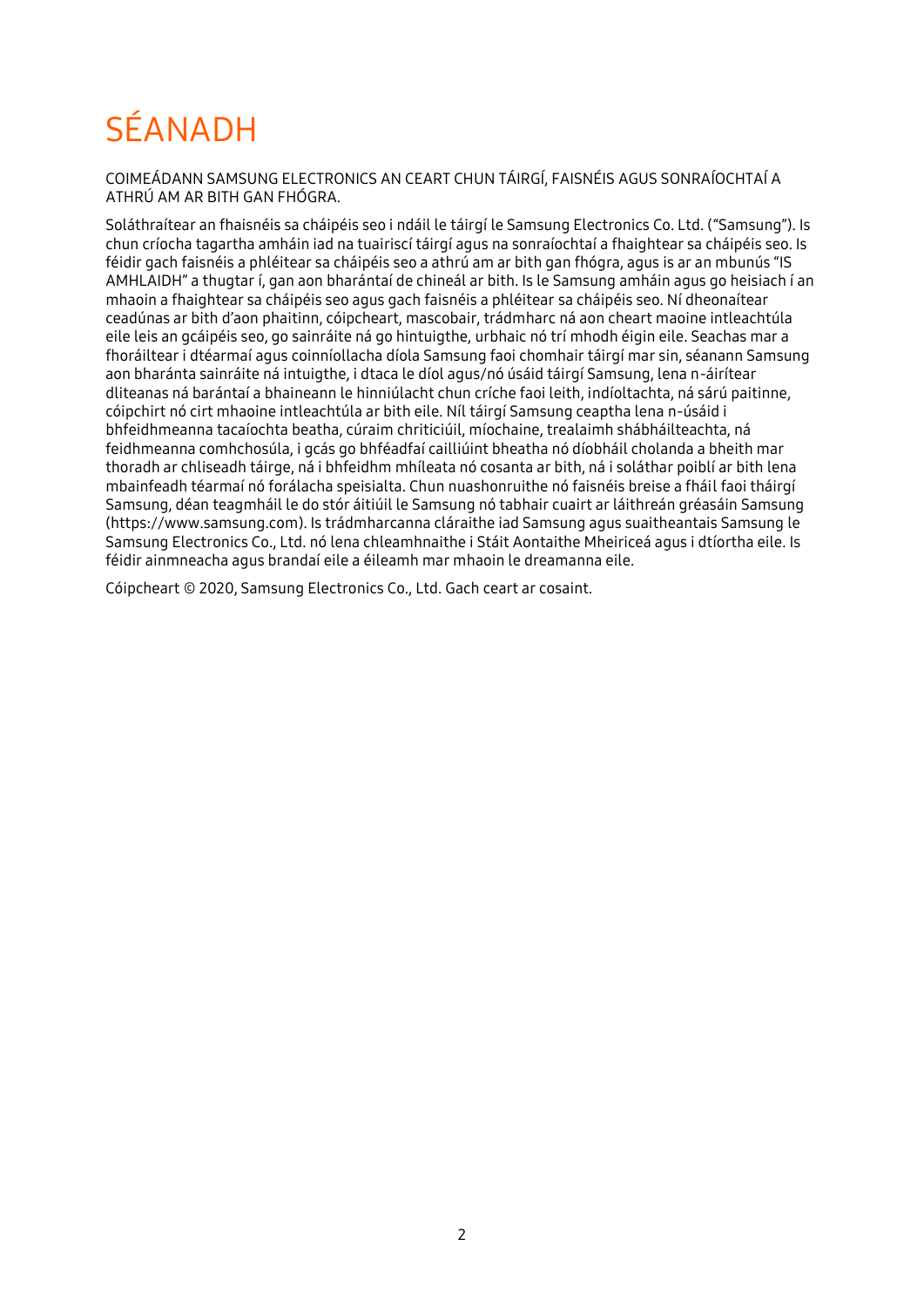## Samsung Portable SSD T7

## Lámhleabhar Úsáideora

## Clár na nÁbhar

| Ceangail le Gléasanna Creidiúnaithe; Comhlíonadh le Caighdeán Sábháilteachta  18 |  |
|----------------------------------------------------------------------------------|--|
|                                                                                  |  |
|                                                                                  |  |
|                                                                                  |  |
|                                                                                  |  |
|                                                                                  |  |
|                                                                                  |  |
|                                                                                  |  |
|                                                                                  |  |
|                                                                                  |  |
|                                                                                  |  |
|                                                                                  |  |
|                                                                                  |  |
|                                                                                  |  |
|                                                                                  |  |
|                                                                                  |  |
|                                                                                  |  |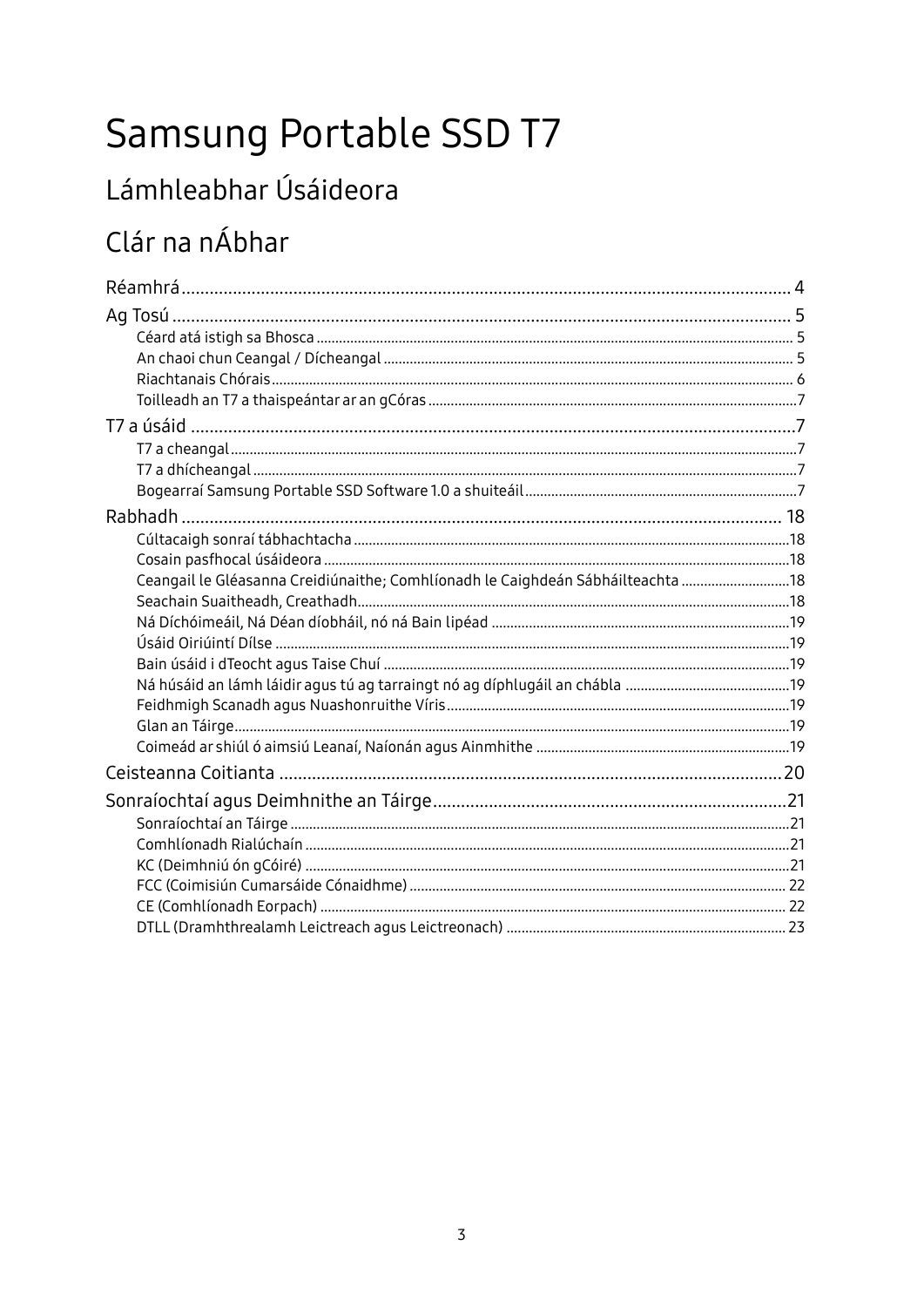## <span id="page-3-0"></span>Réamhrá

Is gléas stórála seachtraí fíorthapa é Samsung T7 lena mbaineann cosaint sonraí áisiúil.

### Aistrigh ar iompú boise

Aistrigh comhaid ollmhóra taobh istigh de chúpla soicind le luas dochreidte USB 3.2 Gen2 ar an T7. Éascaítear leis an teicneolaíocht leabaithe PCIe NVMe do luasanna léite/scríofa seicheamhacha suas le 1.050/1,000 MB sa soicind faoi seach.

## Tógtha go láidir agus go sábháilte

Is ionann SSD agus Solid State Drive nó Diosca Soladstaide, rud a chiallaíonn nach bhfuil páirteanna gluaisteacha ann. Tá cabhail mhiotail láidir mar chás thar na cruaearraí doghluaiste, chun do shonraía choinneáil slán ó thitim suas le 2 mhéadar. Agus faigheann an T7 tacaíocht iontaofa ó bharánta teoranta thríbliana.

\* Stiú radh an tástáil turrainge shaorthitime faoi choinníollacha rialaithe.

## Iniomparthacht Chomhdhlúite

Ceadaítear le dearadh an T7 ar mhéid póca agus le cruth tanaído thomhaltóirí sonraí a iompar agus a rochtain go háisiúil ó áit ar bith. Tairgtear marthanacht agus soghluaisteacht fheabhsaithe le dearadh slachtmhar agus caol a cháis mhiotail alúmanaim. Baineann cabhail mhiotail éadrom leis an T7 (58g), atá timpeall ar chóimheáchan le hubh. Tá sé chomh caol agus chomh seang le peann luaidhe freisin. Lena dhearadh comhdhlúite agus caol, tá an T7 ar fáil i méideanna suas chuig 2TB.

## Iontaofacht Theirmeach

Tá na teicneolaí ochtais déanaí maidir le bainistiú teirmeach comhtháite leis an T7. Cumhdaítear sonraíúsáideoraleis agus seachnaítear dónna ísealteochta ach teochtaí oibriúcháin optamacha a chothabháil trímheán DTG (Sciath Teirmeach Dinimiciúil). Íoslaghdaítear leis an teicneolaíocht DTG giniúint fhoriomlán an teasa, lena gcothabháiltear go huathoibríoch teochtaíoibriúcháin idéalacha chun leas a bhaint as an ngléas go sábháilte. Ina theannta sin, tá cosaint bharántas teoranta thríblianaag an T7.

## Bogearraí bainistíochta

Tagann an T7 leabaithe le bogearraíuasghrádaithe le haghaidh ríomhairí agus Macanna chun cuidiú le pasfhocal agus na nuashonruithe dochtearraí is déana a fháil. Is féidir leat an t-aip fón póca a íoslódáil freisin le haghaidh fón cliste agus táibléad Android.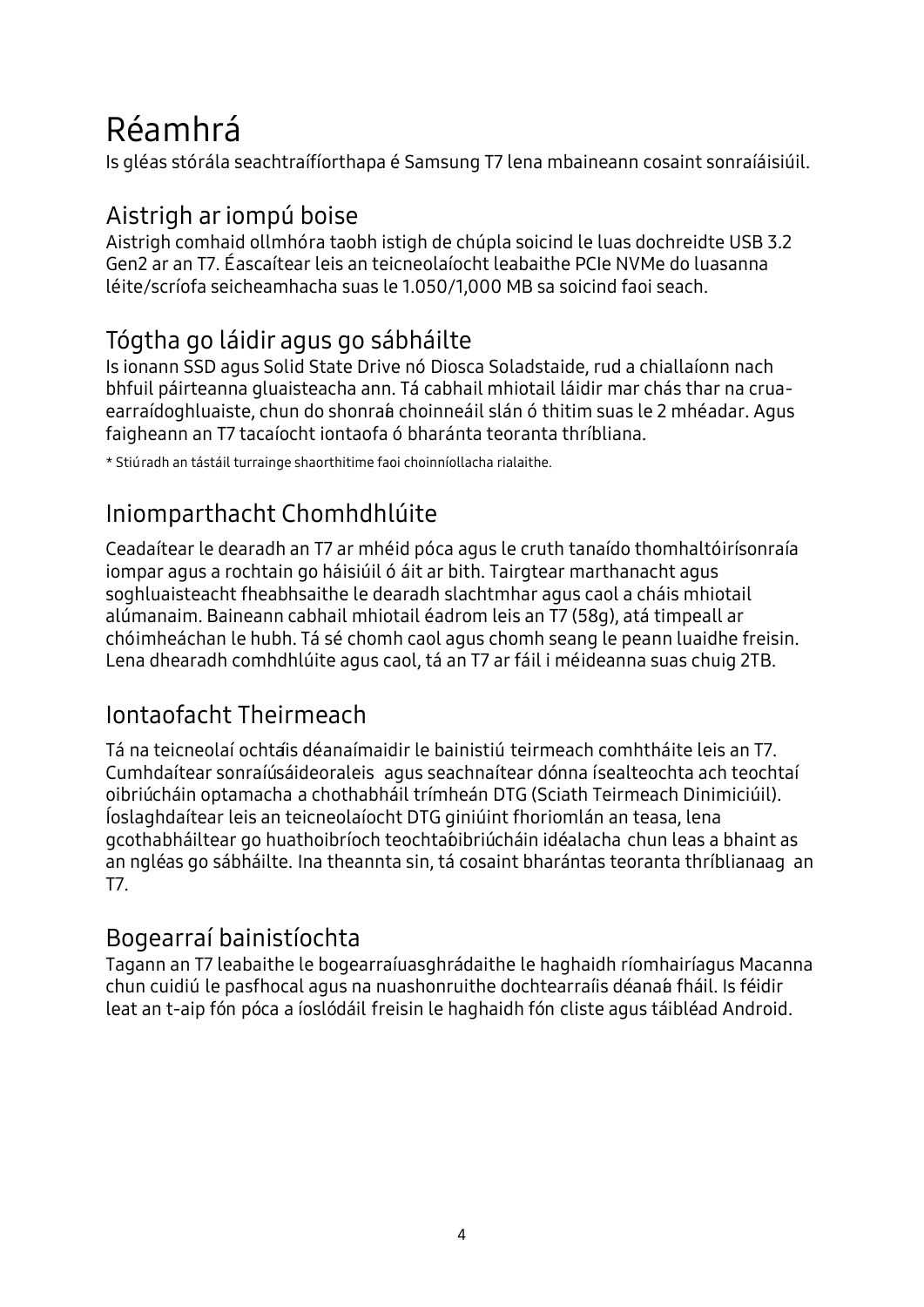## Comhoiriúnacht ilghléasanna

Faigh rochtain ar chomhaid uair ar bith áit ar bith. Tá an T7 comhoiriúnach le gléasanna ríomhaire, Mac agus Android, le consóil chluichíochta, agus le tuilleadh nach iad. Faoi iamh sa bhosca tá cáblaí de Chineál USB C go C, agus C go A ar mhaithe le breis áisiúlachta.

\* D'fhéadfadh comhoiriúnacht le hóstghléasanna a bheith éagsúil. Gheofar liosta na ngléasanna comhoiriúnacha ar www.samsung.com/support.

## <span id="page-4-0"></span>Ag Tosú

Sula n-úsáideann tú Samsung Portable SSD T7 (ar a dtugtar "T7"), léigh an Lámhleabhar Úsáideora seo go mion ionas go mbeidh a fhios agat conas an táirge a úsáid ar bhealach cuí sábháilte.

### <span id="page-4-1"></span>Céard atá istigh sa Bhosca

- Samsung Portable SSD T7
- USB 3.2 Gen 2 cábla USB C go A
- USB 3.2 Gen 2 cábla USB C go C
- Treoir Mhearthosaithe & Ráiteas Baránta



## <span id="page-4-2"></span>An chaoi chun Ceangal / Dícheangal

- **①** Roghnaigh an cábla atá comhoiriúnach le do ghléas. Naisc ceann amháin den chábla leis an ngléas agus an ceann eile leis an T7.
- **②** Úsáid "Díchuir", "Díghléas" nó "Bain Crua-earraí go Sábháilte" i gcónaí agus tú ag dícheangal an T7 le do chuid sonraí a chosaint.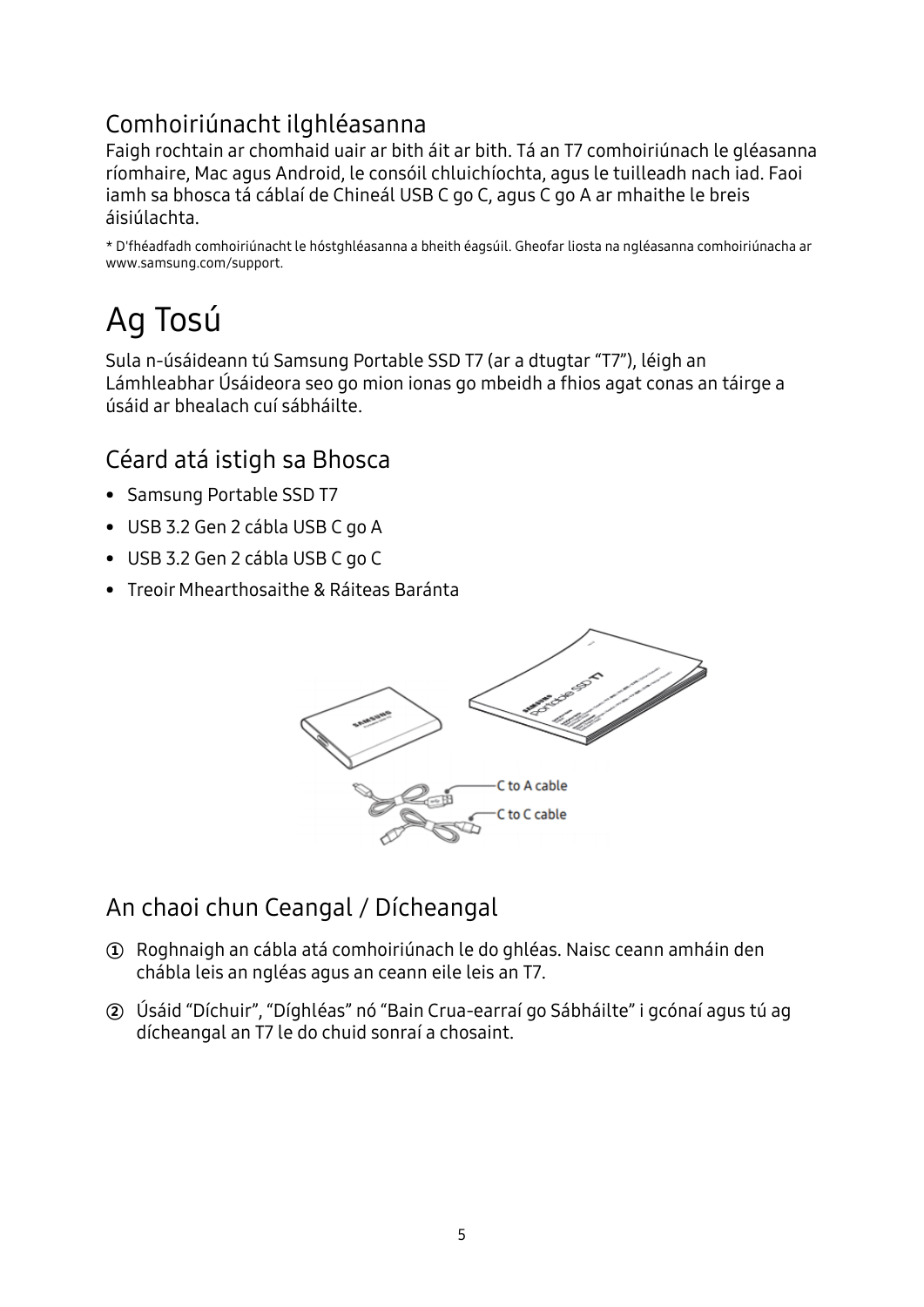

## <span id="page-5-0"></span>Riachtanais Chórais

1. Tacaíocht comhéadain USB 3.2 Glúin 2 (10 Gbps)

Is caighdeán comhéadain ionchuir/aschuir é USB (Bus Uilíoch Srathach) chun gléasanna éagsúla a cheangal. Bíonn luas aistrithe sonraí T7 optamach le USB 3.2 Gen 2 (10 Gbps), d'fhéadfadh úsáid leaganacha níos ísle amhail USB 3.2 Gen 1 (5Gbps), USB 2.0 agus 1.1 a bheith ina cúis le feidhmíochtaí níos ísle de bharr srianta a bhaineann le leaganacha níos ísle dá leithéid.

\* D'fhéadfadh leibhéil éagsúla feidhmíochta a bheith i gceist ag brath ar chóras an úsáideora a bhfuil T7 nasctha leis. Fiú agus naisc USB 3.2 Gen 2 á n-úsáid, b'fhéidir nach bhfeidhmeodh T7 rómhaith mura dtacaíonn do chóras le UASP (Prótacal SCSI USB-cheangailte). Cinntigh go dtacaíonn do chóras le UASP.

- 2. Riachtanais Chórais Oibriúcháin
	- Windows OS: Windows 7 nó leagan níos déanaí
	- Mac OS: Mac OS X 10.10 nó leagan níos déanaí
	- Android: Android Lollipop nó níos airde
- 3. Formáidí Comhaid

Tá T7 réamhfhormáidithe isteach ag baint úsáid as an gcóras comhaid exFAT atá tacaithe ag córais oibriúcháin Windows OS, Mac OS, agus Android. Braithfidh inléiteacht nó inscríofacht sonraí atá formáidithe ina bhformáid áirithe ar do ríomhaire ar an OS, faoi mar atá sainithe sa tábla thíos. Má úsáideann tú T7 ar OS amháin, moltar duit an T7 a fhormáidiú de réir na formáide cuí comhaid le haghaidh an OS sin. (e.g.) Srianta léimh/scríofa le haghaidh córas comhaid a bhaineann le gach córas oibriúcháin.

| Formáidí Comhaid | Windows OS                   | Mac OS                       |
|------------------|------------------------------|------------------------------|
| exFAT            | Inléite agus inscríofa araon | Inléite agus inscríofa araon |
| <b>NTFS</b>      | Inléite agus inscríofa araon | Inléite amháin               |
| HFS.             | Neamh-inaitheanta            | Inléite agus inscríofa araon |

\* Nuair a úsáidtear exFAT thar chórais oibriúcháin ilíocha, d'fhéadfadh scríobh sonraí éirí glasáilte agus b'fhéidir nach mbeidh tú in ann ach sonraí amháin a léamh. Má thagann tú ar fhadhb dá leithéid, féadfaidh tú rochtain chun scríofa a aischur ach na treoracha thíos a leanúint.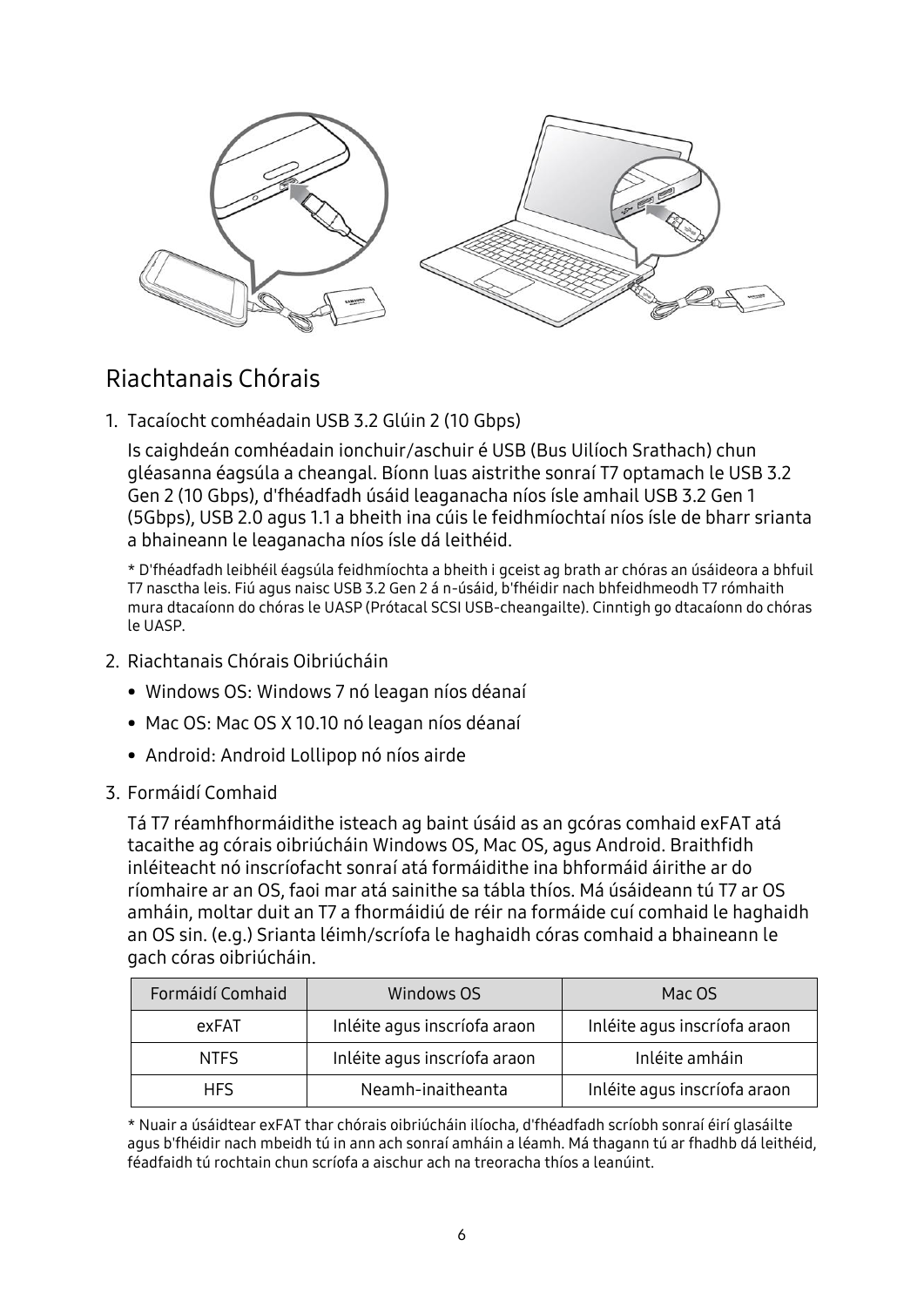- Mac OS: Ceangail T7 le do Mac arís, agus feidhmigh Díchuir.
- Windows OS: Nuair a phreabann an fógra aníos ag léiriú go bhfuil rochtain scríofa díchumasaithe, cliceáil ar "Scan agus deisigh" chun Seiceáil an Diosca a dhéanamh (CHKDSK). Más amhlaidh gur dhún tú an fógra gan Seiceáil Diosca a dhéanamh, is féidir leat é a dhéanamh ach an tiomántán a roghnú → Deaschliceáil → Airíonna → Uirlisí → cliceáil ar Seiceáil.

### <span id="page-6-0"></span>Toilleadh an T7 a thaispeántar ar an gCóras

D'fhéadfadh an toilleadh arna thuairisciú ag an gcóras lena bhfuil T7 nasctha a bheith éagsúil ón toilleadh lipéadaithe, mar gheall ar an difríocht idir na córais tomhais dheachúlacha agus dhénártha agus fachtóirí eile lena n-áirítear deighilt agus blocáil an tiomántáin.

```
* e.g.: Windows OS: 1 GB = 1024MB, Mac OS: 1GB = 1000MB
Ú sáideann toilleadh lipéadaithe córas deachúlach agus tá sé intiontaithe mar atá thíos:
1 GB=1,000,000,000 giotán, 1 TB=1,000,000,000,000 giotán
D'fhéadfadh do ríomhaire toilleadh ní b'ísle a léiriú mar gheall go bhfuiltear ag úsáid caighdeáin 
tomhais dhifriúil.
```
## <span id="page-6-1"></span>T7 a úsáid

## <span id="page-6-2"></span>T7 a cheangal

Roghnaigh an cábla atá comhoiriúnach le do ghléas. Naisc ceann amháin den chábla leis an ngléas agus an ceann eile leis an T7.

## <span id="page-6-3"></span>T7 a dhícheangal

Bí cinnte an ghné Bain Crua-earraí go Sábháilte a úsáid do gach dícheangal den T7. D'fhéadfadh cailliúint nó damáistí sonraí tarlú don T7 má dhíphlugálann tú ón ríomhaire gan feidhmiú na gné Bain Crua-earraí go Sábháilte.

\* Ní bheidh Samsung faoi dhliteanas as aon chaillteanas sonraí úsáideora ná damáiste don táirge mura gcloíonn an t-úsáideoir leis an treoir seo.

### <span id="page-6-4"></span>Bogearraí Samsung Portable SSD Software 1.0 a shuiteáil

(I gcomhair Móid slándála agus nuashonrú Dochtearraí)

Do Ríomhairí agus Mac

In Explorer (Windows OS) nó Deasc (Mac OS), roghnaigh feidhmchlár "Samsung Portable SSD 1.0".

Windows OS: SamsungPortableSSD\_Setup\_Win\_1.0.exe Mac OS: SamsungPortableSSD\_Setup\_Mac\_1.0.pkg

\* Má dhéanann tú deighilt an T7 a fhormáidiú i ndiaidh a cheannaigh, scriosfar Bogearraí Samsung Portable SSD atá stóráilte sa tiomántán. I gcásanna mar sin, íoslódáil feidhmchlár "Bogearraí Samsung Portable SSD 1.0" ó shuíomh gréasáin Samsung (http://www.samsung.com/samsungssd).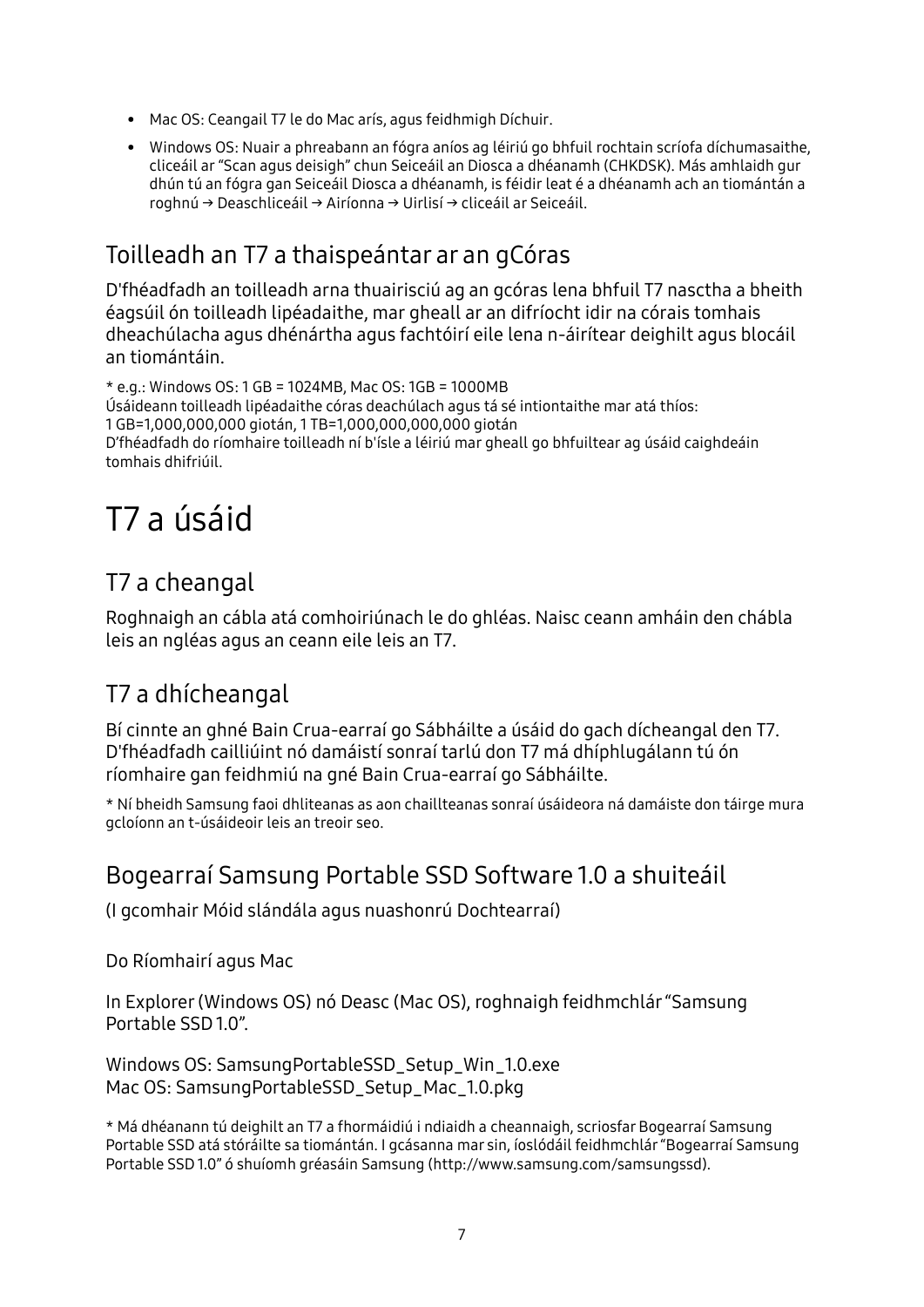\* Ní bhaineann Bogearraí Samsung Portable SSD 1.0 ach amháin le T7 Touch agus T7, agus mar sin ní bhainfear go huathoibríoch le suiteáil Bhogearraí Samsung Portable SSD 1.0 (an leagan roimhe seo), má fhanann sé ar do ríomhaire, a bhí deartha le haghaidh T3, T5, X5.

1. Bogearraí Samsung Portable SSD 1.0 a rith

Roghnaigh deilbhín fheidhmchlár "Bogearraí Samsung Portable SSD 1.0" ar an Deasc.

\* D'fhéadfadh sé nach n-oibreodh Bogearraí Samsung Portable SSD 1.0 mura bhfuil an gléas (tiomántán) cumasaithe.

2. Mód Slándála a Shocrú (Roghnach)

Is roghnach é an mód slándála. Is féidir leat T7 a úsáid gan an ghné slándála/nuashonraithe a bheith cumasaithe. Lean na treoracha a thaispeántar ar gach scáileán de Bhogearraí Samsung Portable SSD 1.0. Nuair a aontaíonn tú le téarmaí agus coinníollacha Bhogearraí Samsung Portable SSD 1.0, féadfaidh tú na céimeanna seo a leanas a ghlacadh chun pasfhocal a shocrú. (Beidh gnéithe áirithe de Bhogearraí Samsung Portable SSD 1.0 suiteáilte ar ríomhaire an úsáideora le haghaidh mód slándála.)

| <b>SAMSUNG</b><br><b>PORTABLE SSD</b> | <b>WELCOME!</b>                                                                                   |  |
|---------------------------------------|---------------------------------------------------------------------------------------------------|--|
|                                       | SAMSUNG Portable SSD provides strong security<br>to protect your data. To activate Security Mode, |  |
| Samsung T7                            | complete the following steps.                                                                     |  |
|                                       | <b>Name</b><br>Samsung T7                                                                         |  |
|                                       | <b>Security Mode</b>                                                                              |  |
|                                       | Security mode off                                                                                 |  |
|                                       | <b>Security with Password</b>                                                                     |  |
|                                       |                                                                                                   |  |
|                                       |                                                                                                   |  |
|                                       |                                                                                                   |  |
|                                       |                                                                                                   |  |
|                                       | <b>DONE</b>                                                                                       |  |
| <b>UPDATE</b>                         |                                                                                                   |  |

• Mód slándála casta as

Is féidir leat T7 a úsáid gan an mód slándála.

• Slándáil le Pasfhocal

Is féidir leat mód slándála a chumasú le pasfhocal. Bain úsáid as T7 gan an mód slándála. Má dhéantar dearmad ar an bpasfhocal, beidh ort an T7 a aischur chuig na socruithe monarchan tríd an tseirbhís ar líne a chuireann ár lárionaid seirbhíse do chustaiméirí ar fáil. Meabhraigh go gcaillfear na sonraí úsáideora ar fad a cuireadh in T7 tríd an athshocrú monarchan. Bí cúramach agus ná déan dearmad ar do phasfhocal.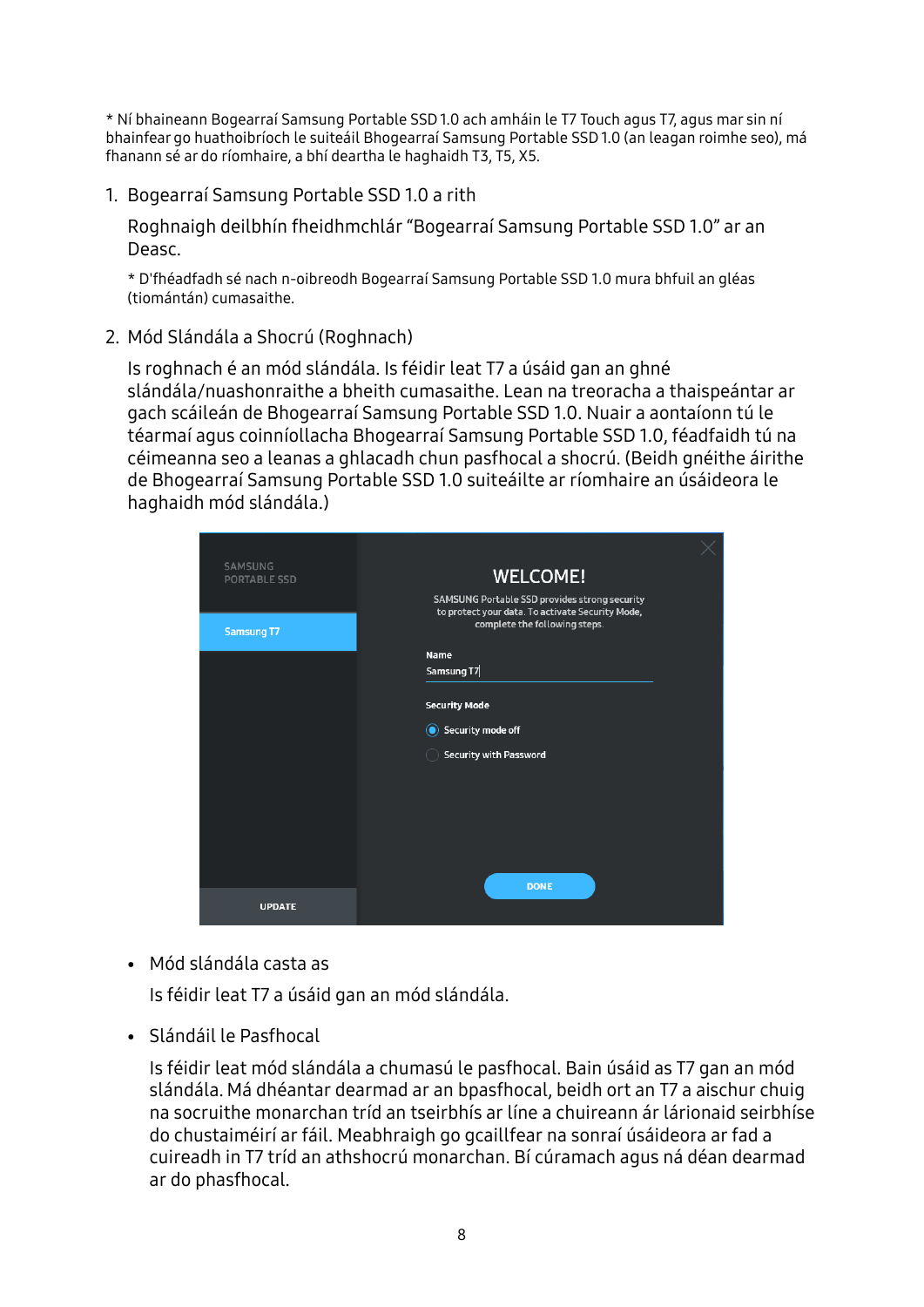

\* Níl Samsung freagrach as aon chaillteanas sonraí úsáideora de bharr pasfhocal dearmadta nó goidte. Chun an gléas a choinneáil chomh slán agus is féidir, níl rogha aisghabhála pasfhocail ar bith ann. Má dhéantar dearmad ar an bpasfhocal, beidh ar úsáideoirí an T7 a aischur chuig na socruithe monarchan tríd an tseirbhís ar líne a chuireann ár lárionaid seirbhíse do chustaiméirí ar fáil. Meabhraigh go gcaillfear na sonraí úsáideora ar fad a cuireadh in T7 tríd an athshocrú monarchan. Bí cúramach agus ná déan dearmad ar do phasfhocal.

\* Ní theastaíonn ach amháin tiománaí Mac OS, "Samsung Portable SSD 1.0" le haghaidh feidhmiúlachta slándála. Mura bhfuil síneadh na heithne suiteáilte, críochnaigh an tsuiteáil ach cloí leis an seicheamh ar phacáiste na suiteála. Agus é suiteáilte, dícheangail agus athcheangail an T7 lena dhearbhú gur éirigh leis an tsuiteáil.

\* Ní bhíonn ach amháin tiománaí Mac OS, "Samsung Portable SSD 1.0" agus roinnt de na tiománaithe tríú páirtí, lena n-áirítear SATSMARTDriver ina dtiománaithe comheisiacha. Más mian leat oibriú le SATSMARTDriver, bain tiomántán Samsung Portable SSD de agus suiteáil SATSMARTDriver mar an treoir seo a leanas.

\* Nuair a bhíonn tiománaí Samsung Portable SSD Driver agus SATSMARTDriver suiteáilte araon agus go mbraitear coimhlint idir eatarthu, beidh treoracha mar na cinn seo a leanas ar fáil: Conas Tiomántán Samsung Portable SSD a bhaint de agus SATSMARTDriver a shuiteáil #sudo kextunload /Library/Extensions/SamsungPortableSSDDriver.kext #sudo kextload /Library/Extensions/SATSMARTDriver.kext Conas SATSMARTDriver a bhaint de agus SamsungPortableSSDDriver a shuiteáil #sudo kextunload /System/Library/Extensions/SATSMARTDriver.kext #sudo kextload /Library/Extensions/SamsungPortableSSDDriver.kext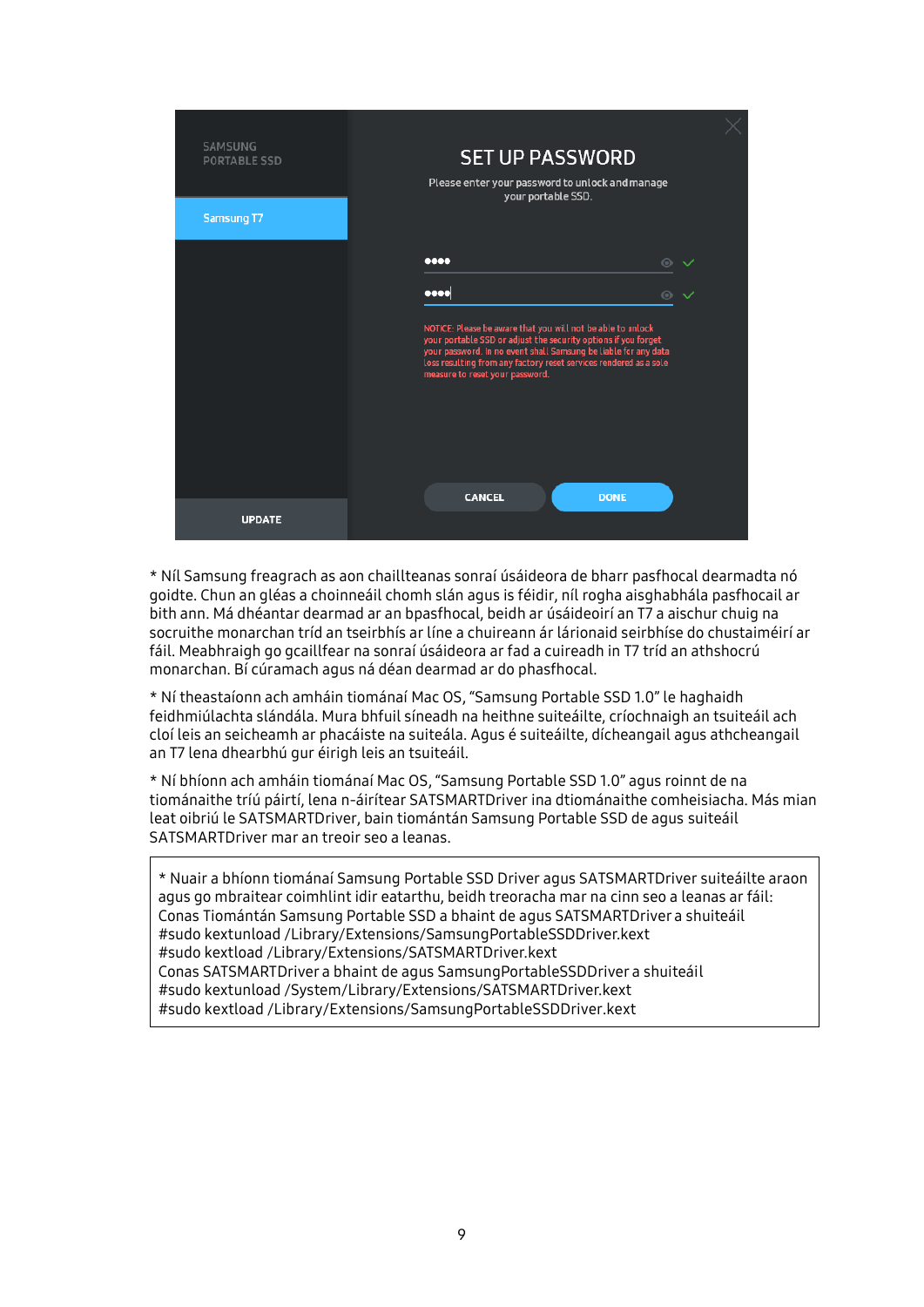3. Díghlasáil

Má tá mód slándála cumasaithe agat, gach uair a nascann tú T7 le do ríomhaire beidh ort do phasfhocal a iontráil agus an cnaipe "UNLOCK" a chiceáil sula mbeidh rochtain agat ar na sonraí in T7. Má theipeann ort díghlasáil, beidh do rochtain cúngaithe go dtí toilleadh thart ar 128MB atá leithdháilte ar

SamsungPortableSSD\_1.0.exe agus SamsungPortableSSD\_1.0.app, rud a chiallaíonn go mbeidh tú glasáilte amach as na sonraí faoi chosaint.



\* Ag brath ar an timpeallacht úsáideora, b'fhéidir nach gcuirfí "Bogearraí SamsungPortableSSD 1.0" i bhfeidhm go huathoibríoch. I gcás mar sin, cliceáil faoi dhó ar dheilbhín "Bogearraí SamsungPortableSSD 1.0" in Explorer ar Windows nó sa Deasc ar Mac.

\* D'fhéadfadh sé nach mbeadh mód slándála tacaithe ach amháin ag leagan áirithe gach OS (nó ag leagan níos déanaí). Seiceáil an gcomhlíonann do OS na riachtanais chórais agus an dtacaíonn sé le mód slándála.

\* Más rud é go bhfuil mód slándála cumasaithe, ní thaispeántar ach toilleadh dheighilt slándála an T7 ar dtús. Is ionann méid na deighilte slándála sin agus tuairim ar ~128 MB. Ach a n-iontrálann tú an pasfhocal agus a ndíghlasálann tú go rathúil, taispeánfar toilleadh iomlán an T7 i do chóras.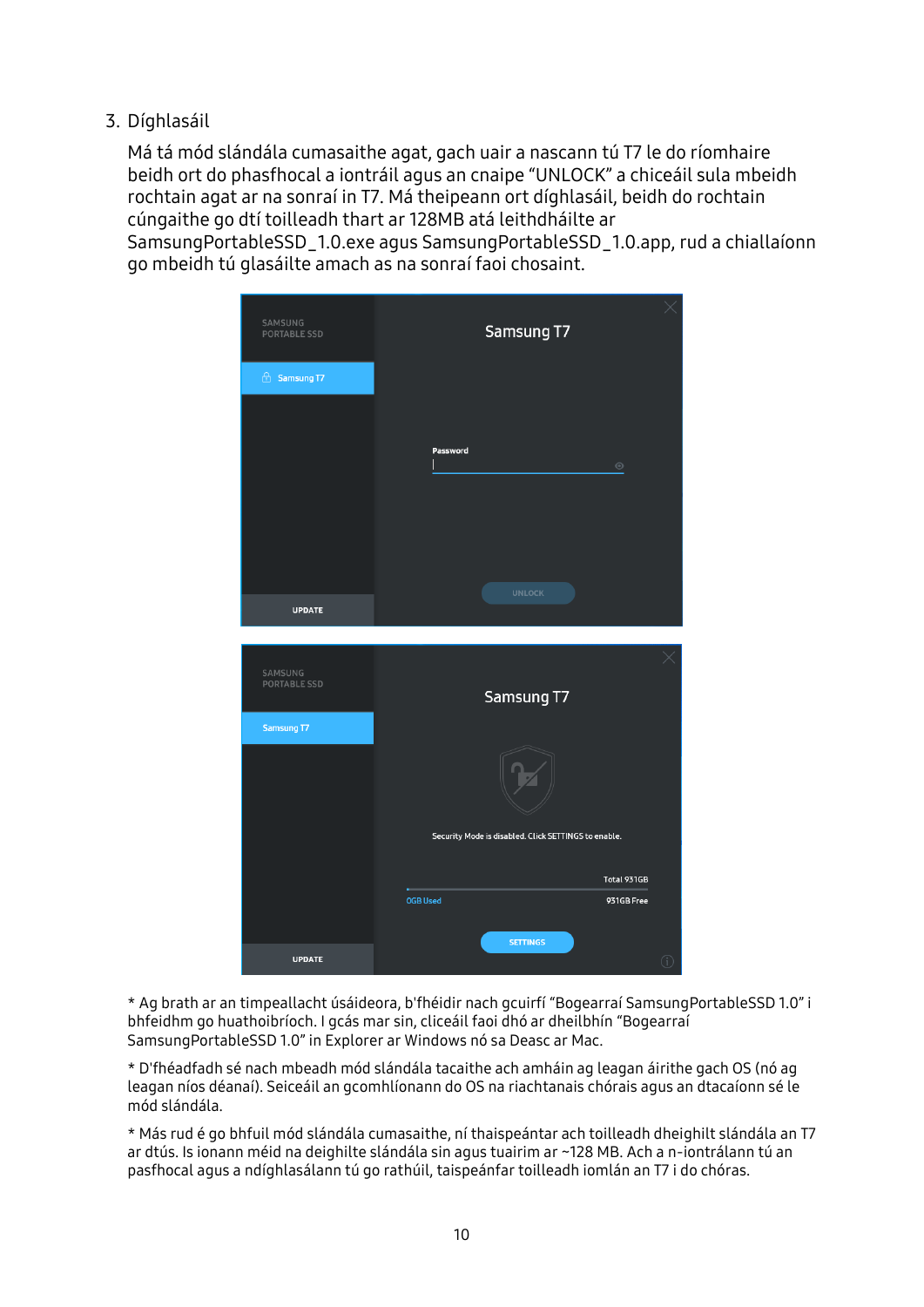\* Is féidir leat Samsung Portable SSD eile a roghnú trí chliceáil ar ainm an T7 ar an bpainéal clé. Tá gach óstghléas (suas le 6 cinn) lena bhfuil Samsung Portable SSD nasctha liostaithe ar Bhogearraí Samsung Portable SSD.

4. Athrú sna Socruithe

Is féidir leat do mhód slándála/d'ainm úsáideora/do shocruithe pasfhocail/den T7 a athrú trí chliceáil ar an gcnaipe "SOCRUITHE" ar an bpríomhleathanach. Má úsáideann tú ríomhaire gan bogearraí slándála, is féidir leat comhad na suiteála a íoslódáil ("SamsungPortableSSD\_Setup\_Win\_1.0.exe" do Windows OS, "SamsungPortableSSD\_Setup\_Mac\_1.0.pkg" do Mac OS) ó shuíomh Gréasáin Samsung (http://www.samsung.com/samsungssd) agus é a shuiteáil chun na socruithe a athrú.

• Mód slándála

Chun athrú a dhéanamh ar an mód slándála idir AIR agus AS, cliceáil an cnaipe scoránaithe agus cuir isteach an pasfhocal ceart. Féach an tábla thíos chun cur síos ar tháscaire stádas slándála an T7 a fháil.

| Stádas          |                           | Tuairisc                                                                                                                                                                                                              |
|-----------------|---------------------------|-----------------------------------------------------------------------------------------------------------------------------------------------------------------------------------------------------------------------|
| မှ              | Glasáilte                 | Léiríonn sé sin go bhfuil an mód slándála casta air,<br>ach nach bhfuil T7 díghlasáilte ag an úsáideoir. Is<br>féidir leat T7 a dhíghlasáil ar an leathanach<br>díghlasála.                                           |
| $rac{C}{2}$     | Díghlasáilte              | Léiríonn sé sin go bhfuil an mód slándála casta air<br>agus go bhfuil T7 díghlasáilte ag an úsáideoir<br>cheana. Is féidir leat an toilleadh stórála a fheiceáil<br>ar an bpríomhleathanach agus socruithe athraithe. |
| Gan<br>deilbhín | Mód slándála CASTA<br>AS. | Is amhlaidh atá nuair atá an tslándáil CASTA AS. Is<br>féidir leat an toilleadh stórála a fheiceáil ar an<br>bpríomhleathanach agus socruithe athraithe.                                                              |

| SAMSUNG<br>PORTABLE SSD |          | <b>SETTINGS</b>                                      |                 |  |
|-------------------------|----------|------------------------------------------------------|-----------------|--|
| 6 Samsung T7            |          | <b>Security Mode</b><br>ON                           |                 |  |
|                         | Name     |                                                      | <b>∕ CHANGE</b> |  |
|                         | Password |                                                      | ✔ CHANGE        |  |
|                         |          | $\Box$                                               |                 |  |
|                         |          | $\mathbb F^1$<br>$\boxtimes$<br>$\mathbf{r}$<br>**** |                 |  |
|                         |          | 目<br>$\textcircled{\scriptsize{\textsf{D}}}$         |                 |  |
|                         |          | Security Mode is enabled.                            |                 |  |
| <b>UPDATE</b>           |          |                                                      |                 |  |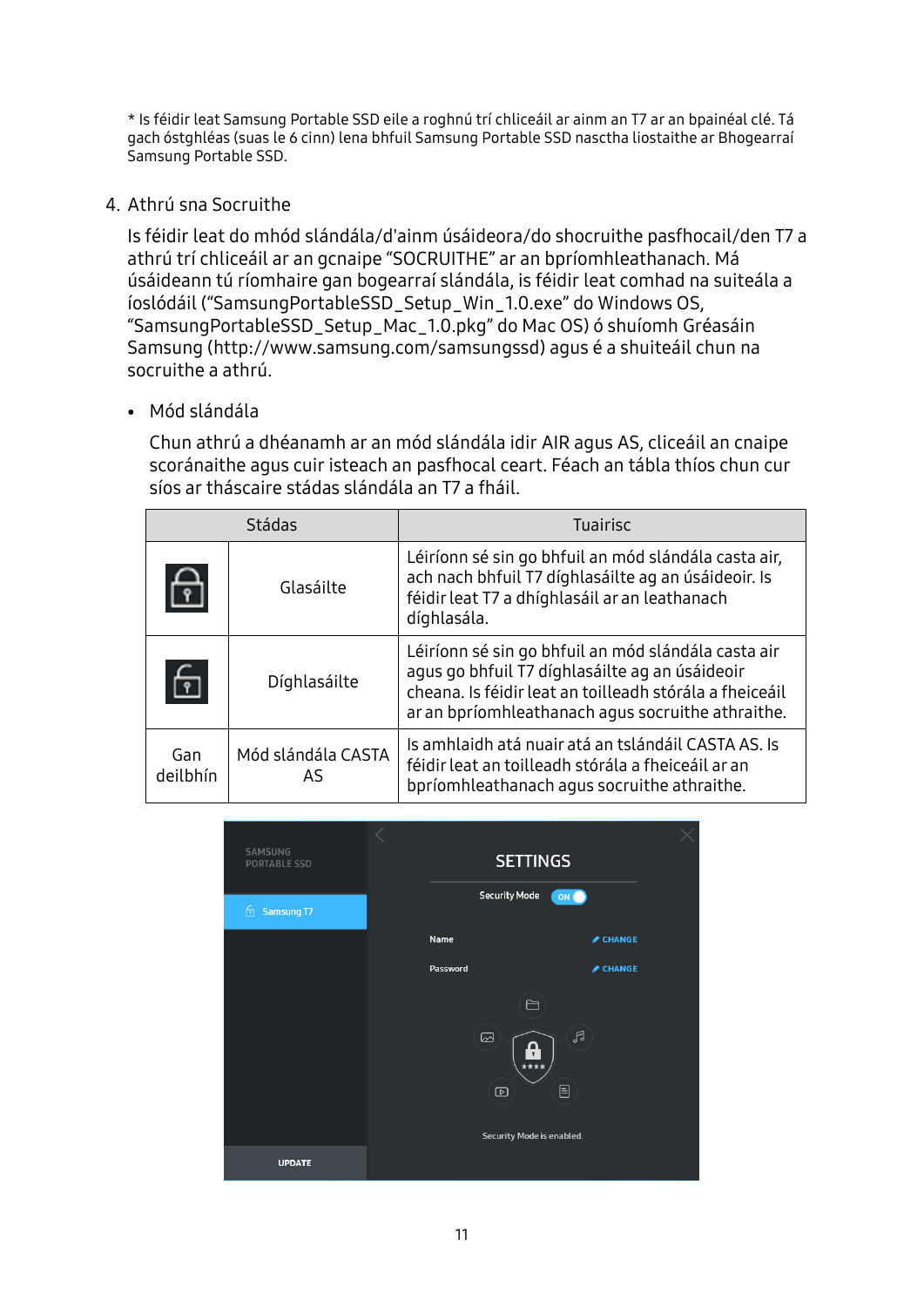• Ainm/Pasfhocal

Is féidir leat Ainm agus Pasfhocal a athrú. Chun an pasfhocal a athrú, cliceáil ar an gcnaipe "ATHRAIGH".

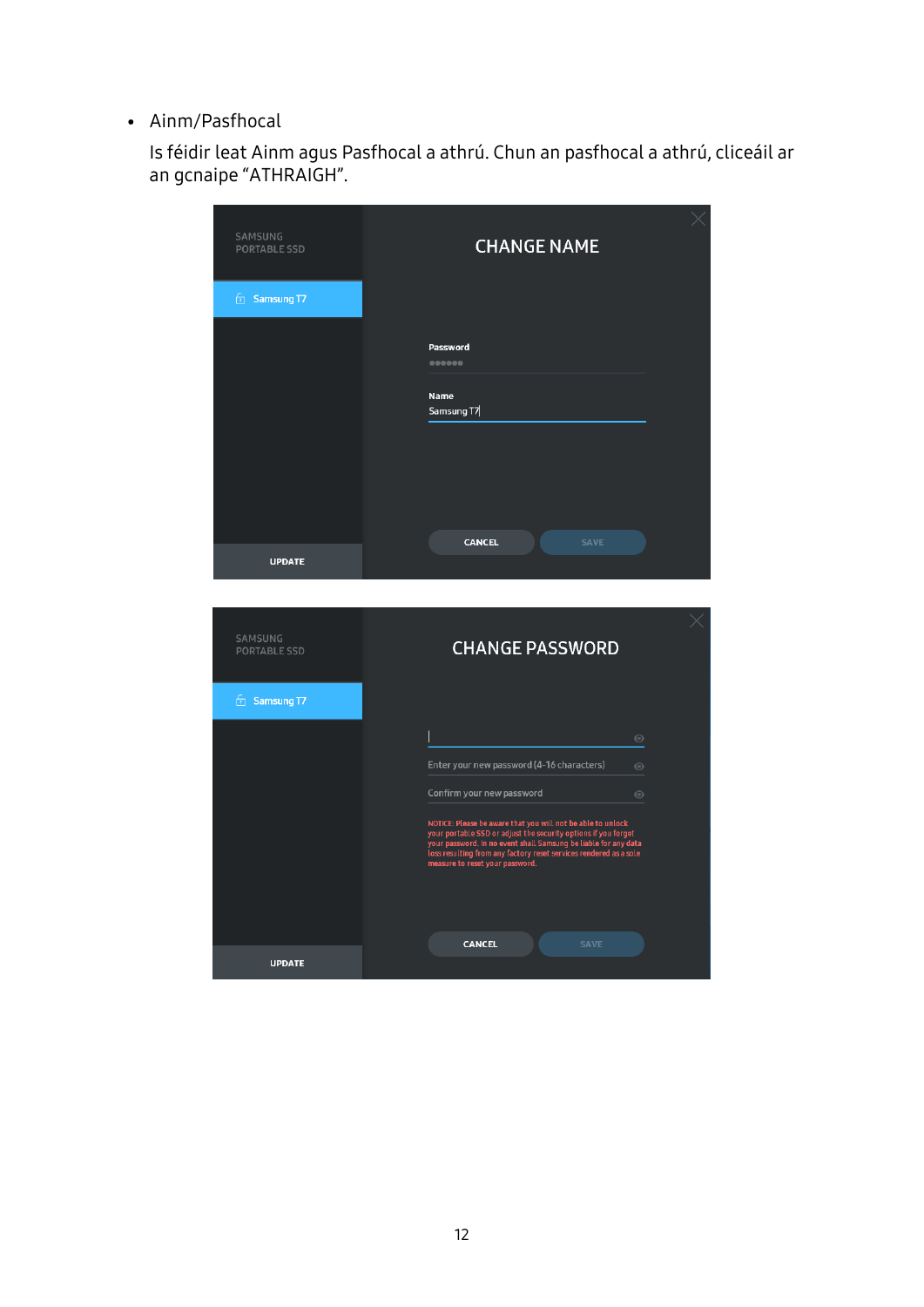5. Nuashonraigh Bogearraí agus Dochtearraí táirge

Taispeánfar líon na nuashonruithe Bogearraí/Dochtearraí infhaighte ar bhun an phainéil ar chlé má bhíonn do ríomhaire ceangailte leis an idirlíon.

| <b>SAMSUNG</b><br>PORTABLE SSD | Samsung T7                               |                    |
|--------------------------------|------------------------------------------|--------------------|
| <b>E</b> Samsung T7            |                                          |                    |
| MY PHOTO                       | $\mathbf{r}$<br>Security Mode is enabled |                    |
|                                |                                          | <b>Total 931GB</b> |
|                                | 68GB Used<br><b>SETTINGS</b>             | 863GB Free         |
| <b>UPDATE</b>                  |                                          | 60                 |

Tríd an gcnaipe "NUASHONRAIGH" a chliceáil (**1900)**, is féidir leat dul go dtí an 'nuashonraigh an leathanach'.

| SAMSUNG<br><b>PORTABLE SSD</b> | <b>UPDATE</b>                                                                                                                                                        |                               |  |
|--------------------------------|----------------------------------------------------------------------------------------------------------------------------------------------------------------------|-------------------------------|--|
| Samsung T7<br>石                | <b>Check for Updates Automatically</b><br>NOTICE: Close any other software that is accessing the Samsung<br>Portable SSD before proceeding. Disconnecting the device | ON <sub>C</sub>               |  |
| <b>MY PHOTO</b>                | during the update may cause damage to the device.                                                                                                                    |                               |  |
|                                | You have 2 update(s)<br><b>REFRESH</b>                                                                                                                               |                               |  |
|                                | Software 1.7.1                                                                                                                                                       | <b>UPDATE</b><br>$\checkmark$ |  |
|                                | <b>A</b> Samsung T7                                                                                                                                                  | <b>UPDATE</b><br>$\checkmark$ |  |
| UPDATE <sup>2</sup>            |                                                                                                                                                                      |                               |  |

Tríd an gcnaipe "NUASHONRAIGH" a chliceáil (webate will), is féidir leat na bogearraí ("SW") nó na dochtearraí is déanaí ("FW") a íoslódáil agus é a nuashonrú.

Trí chliceáil ar an gcnaipe scoránaithe "Seiceáil le haghaidh Nuashonrú go hUathoibríoch" ( $\bullet$  ), is féidir leat a roghnú SW nó FW a nuashonrú go huathoibríoch aon uair a bheidh Samsung Portable SSD nasctha.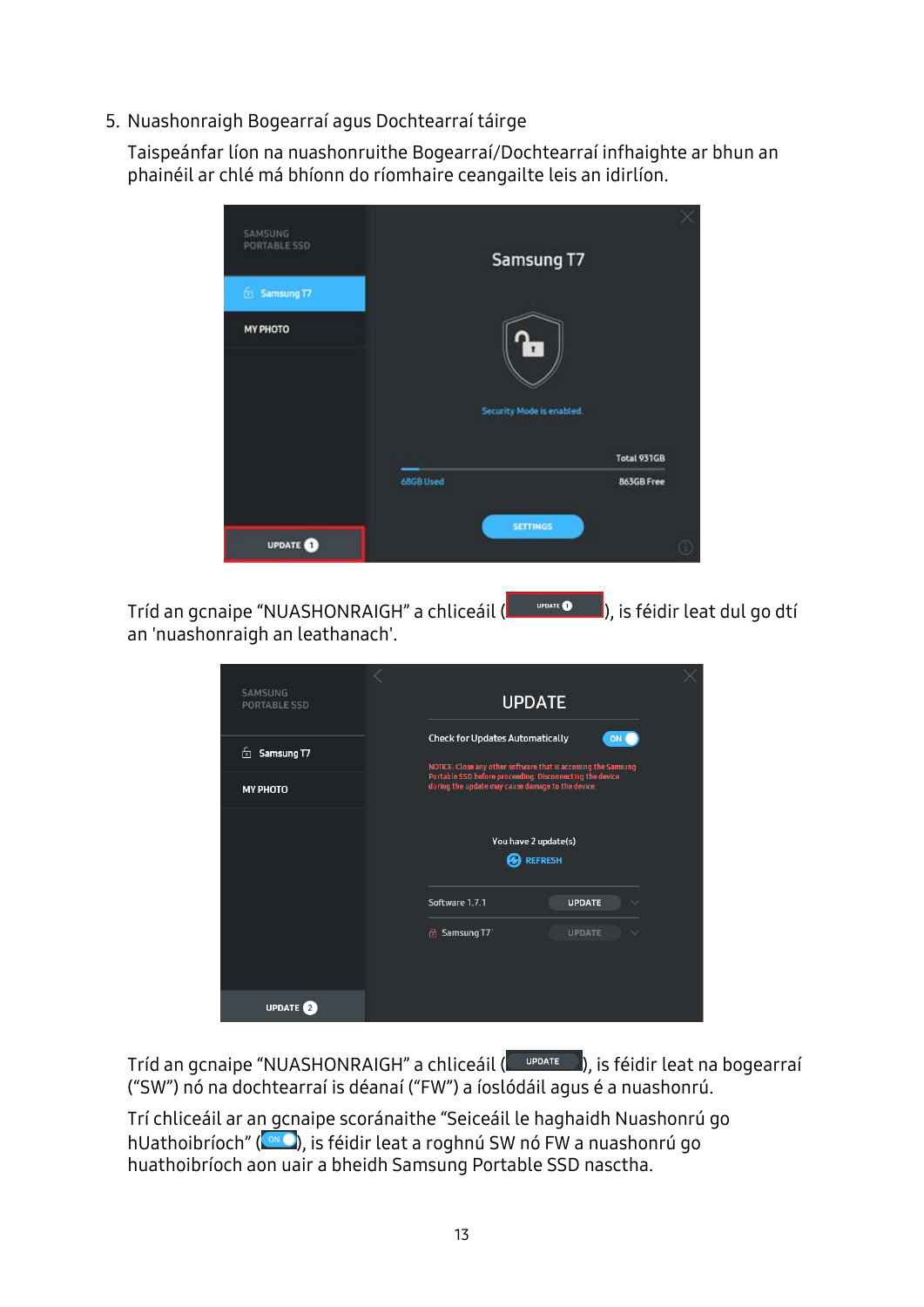Tríd an gcnaipe 'athnuaigh' a chliceáil (<sup>3</sup>), is féidir leat an stádas nuashonraithe a athnuachan.

Trí chliceáil ar chnaipe na saighde síos ( $\Box$ ), feicfidh tú faisnéise na sonraí faoin nuashonrú infheidhmithe.

\*Nuair a athraíonn úsáideoir "Seiceáil le haghaidh Nuashonrú go hUathoibríoch" ó CASTA AS go CASTA AIR, ní athnuaítear an fhaisnéis nuashonraithe láithreach bonn leis na bogearraí. Déantar an fhaisnéis nuashonraithe a athnuachan nuair a chliceálann ceachtar úsáideoir ar an gcnaipe "athnuaigh" nó nuair a bhíonn Samsung Portable SSD nasctha leis an ríomhaire.

\* Le haghaidh nuashonruithe FW, caithfidh an mód slándála a bheith CASTA AS. D'fhéadfadh rochtain ar bith ar T7, lena n-áirítear an deighilt a chóipeáil/a scriosadh/a fhormáidiú, agus FW á nuashonrú, bheith ina chúis le hiompar neamhghnách an T7 nó le damáiste don T7.

\* Nuair a bheidh FW nuashonraithe, dícheangail agus athcheangail an T7 lena chinntiú gur éirigh leis an nuashonrú FW.

#### 6. Scrios "Bogearraí Samsung Portable SSD"

Bogearraí a scriosadh ar gach OS

|                                                                                                   | OS Ríomhaire                                                                                  | <b>Tuairisc</b>                                                                                                                                                                                                                                                                                                                                                                                                                                                                            |
|---------------------------------------------------------------------------------------------------|-----------------------------------------------------------------------------------------------|--------------------------------------------------------------------------------------------------------------------------------------------------------------------------------------------------------------------------------------------------------------------------------------------------------------------------------------------------------------------------------------------------------------------------------------------------------------------------------------------|
|                                                                                                   | Má shuiteáil an t-úsáideoir<br>Bogearraí ag úsáid<br>SamsungPortableSSD_Setup_<br>Win_1.0.exe | Is féidir bogearraí a dhíshuiteáil trí "Díshuiteáil<br>nó athraigh ríomhchlár". Téigh chuig an bpainéal<br>Rialúcháin → Feidhmchláir → Feidhmchláir agus<br>Gnéithe → Díshuiteáil nó athraigh feidhmchlár →<br>Déchliceáil ar "Bogearraí Samsung Portable SSD<br>1.0" agus roghnaigh "Yes"                                                                                                                                                                                                 |
| Windows<br>OS.<br>Má shuiteáil an t-úsáideoir<br>Bogearraí ag úsáid<br>SamsungPortableSSD_1.0.exe |                                                                                               | Ní mór bogearraí a scriosadh de láimh trí<br>PSSD_Cleanup.bat a rith i gcosán suiteála<br>feidhmchláir. (De ghnáth C:\Program<br>Files(x86)\Samsung\Portable_SSD\PSSD_Cleanu<br>p.bat)<br>Féach na Ceisteanna Coitianta ar shuíomh<br>Gréasáin Samsung<br>(http://www.samsung.com/samsungssd) le<br>haghaidh tuilleadh sonraí.                                                                                                                                                             |
| Mac OS                                                                                            |                                                                                               | Caithfear feidhmchlár a scriosadh de láimh ach<br>CleanupT7PlusAll.scpt a rith sa chosán suiteála<br>Bogearraí. (De ghnáth #osascript ~/Library/<br>Application Support/Portable_SSD/<br>CleanupT7PlusAll.scpt)<br>*D'fhéadfadh sé nach scriosfadh glantóir tríú<br>páirtí amhail AppCleaner Bogearraí "Samsung<br>Portable SSD" go hiomlán.<br>Féach na Ceisteanna Coitianta ar shuíomh<br>Gréasáin Samsung<br>(http://www.samsung.com/samsungssd)le<br>haghaidh faisnéise mionsonraithe. |

7. Roghnaigh Teanga Réamhshocraithe SW

Is féidir an teanga réamhshocraithe a roghnú faoi Socrú Réigiúnach.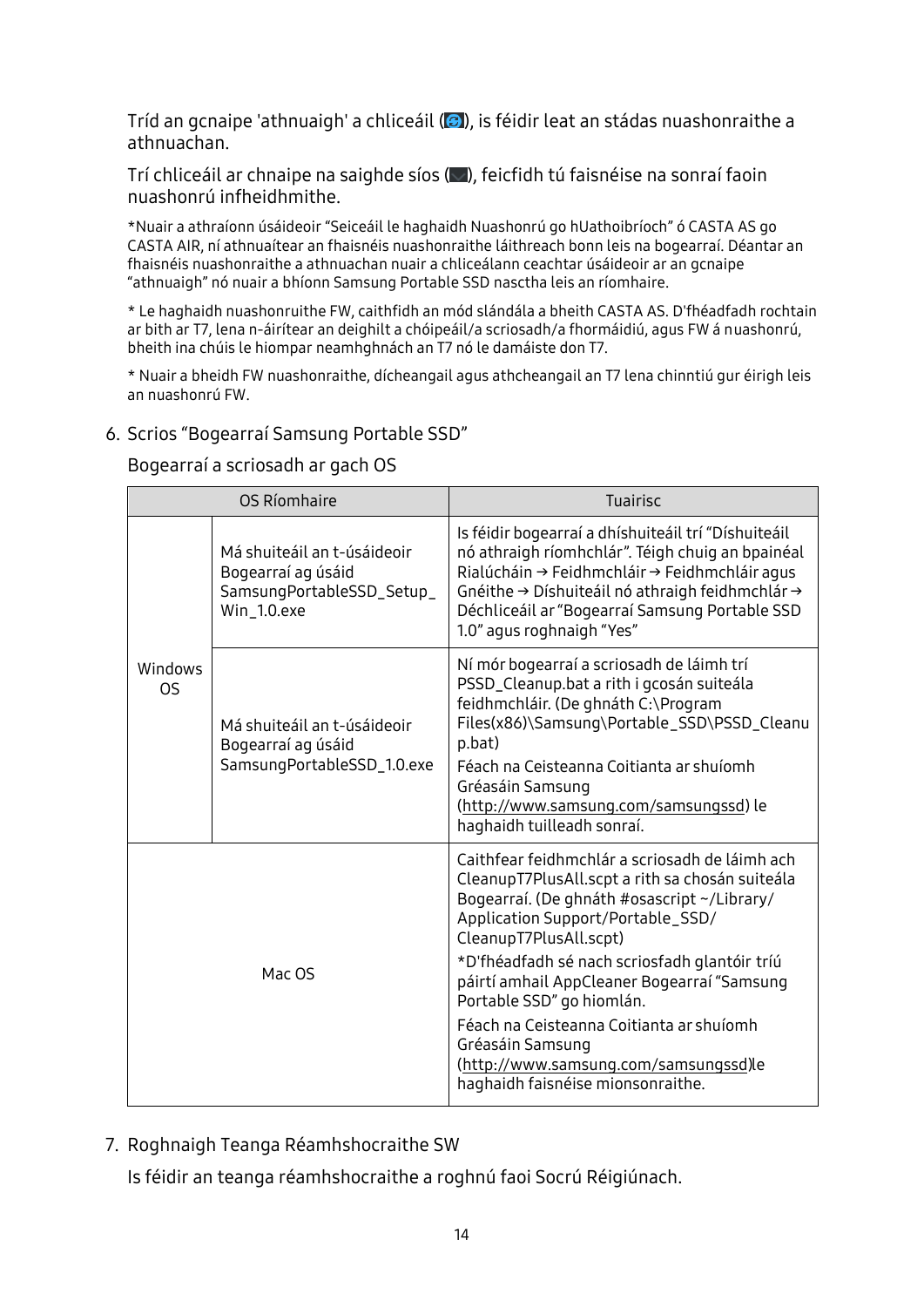Le haghaidh gléasanna Android

- 1. Íoslódáil an Feidhmchlár ó Google Play Store Is féidir leat feidhmchlár "Samsung Portable SSD 1.0" a íoslódáil ón Aipmhargadh.
- 2. An Feidhmchlár a rith

Rith an Feidhmchlár a suiteáladh le do thoil.

3. Mód Slándála a Shocrú

Tá pasfhocal stóráilte in T7 ar féidir ceangal ar an ríomhaire a úsáid in Android ina dhiaidh sin.



\* Níl Samsung freagrach as aon chaillteanas sonraí úsáideora de bharr pasfhocal dearmadta nó goidte. Chun an gléas a choinneáil chomh slán agus is féidir, níl rogha aisghabhála pasfhocail ar bith ann. Má dhéantar dearmad ar an bpasfhocal, beidh ar úsáideoirí an T7 a aischur chuig na socruithe monarchan tríd an tseirbhís ar líne a chuireann ár lárionaid seirbhíse do chustaiméirí ar fáil. Meabhraigh go gcaillfear na sonraí úsáideora ar fad a cuireadh in T7 tríd an athshocrú monarchan. Bí cúramach agus ná déan dearmad ar do phasfhocal.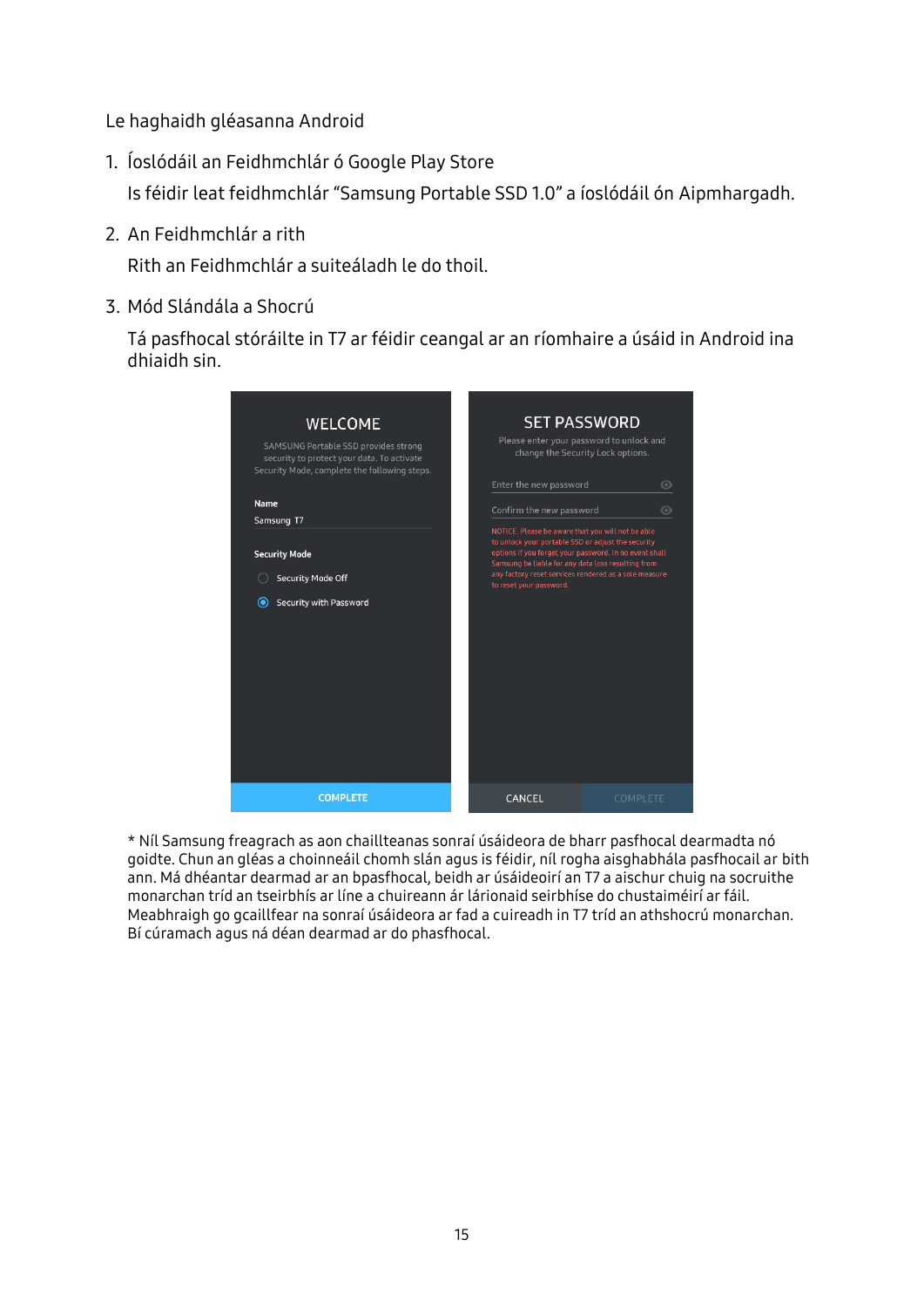4. Díghlasáil T7

Má tá mód slándála cumasaithe agat, gach uair a nascann tú T7 le do ghléas, beidh ort do phasfhocal a iontráil agus an cnaipe "UNLOCK" a bhrú sula mbeidh rochtain agat ar na sonraí in T7.



5. Scáileán Baile

Mura bhfuil mód slándála cumasaithe i do T7, is féidir leat an scáileán Socruithe a iontráil ach cliceáil ar an gcnaipe "SOCRUITHE" sa phríomhleathanach.

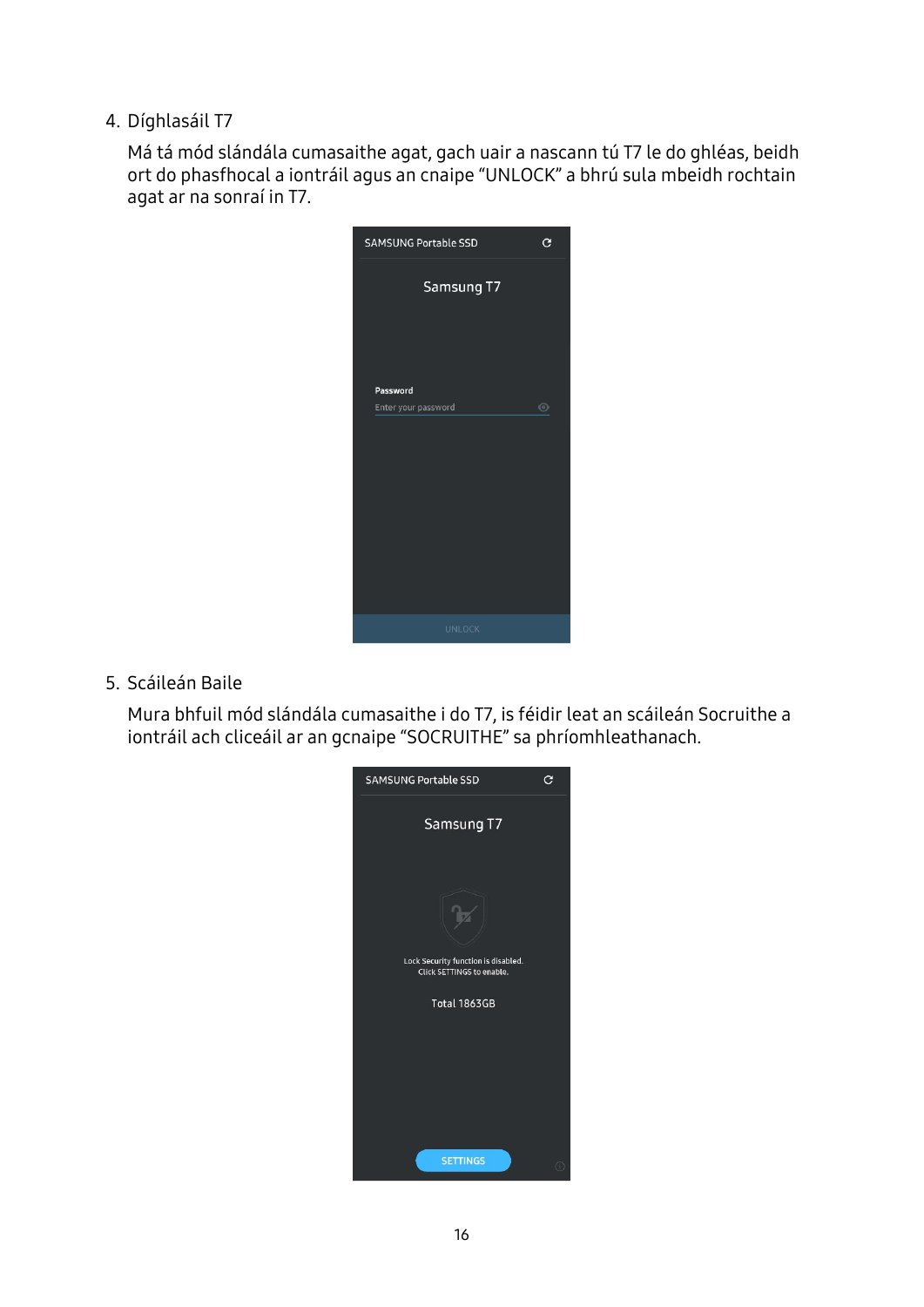#### 6. Scáileán Socruithe

Is féidir leat an t-ainm úsáideora nó pasfhocal a athrú, agus an mód slándála a chasadh AIR/AS.



7. Nuashonraigh SW agus FW

Chun an scáileán nuashonraigh a iontráil, cliceáil ar an gcnaipe Nuashonraigh leathanach ( $\mathcal{C}$ ) ar an scáileán Baile. Má bhíonn nuashonrú ar bith ar fáil, is amhlaidh a bheidh an cnaipe "NUASHONRAIGH" (**Camarachaidh an chaithfear** feidhmchlár a nuashonrú, má chliceálann tú ar an gcnaipe NUASHONRAIGH taispeánfar an nasc leis an 'Aipmhargadh' duit.

\* Le haghaidh nuashonraí dochtearraí caithfidh tú nascadh le ríomhaire.

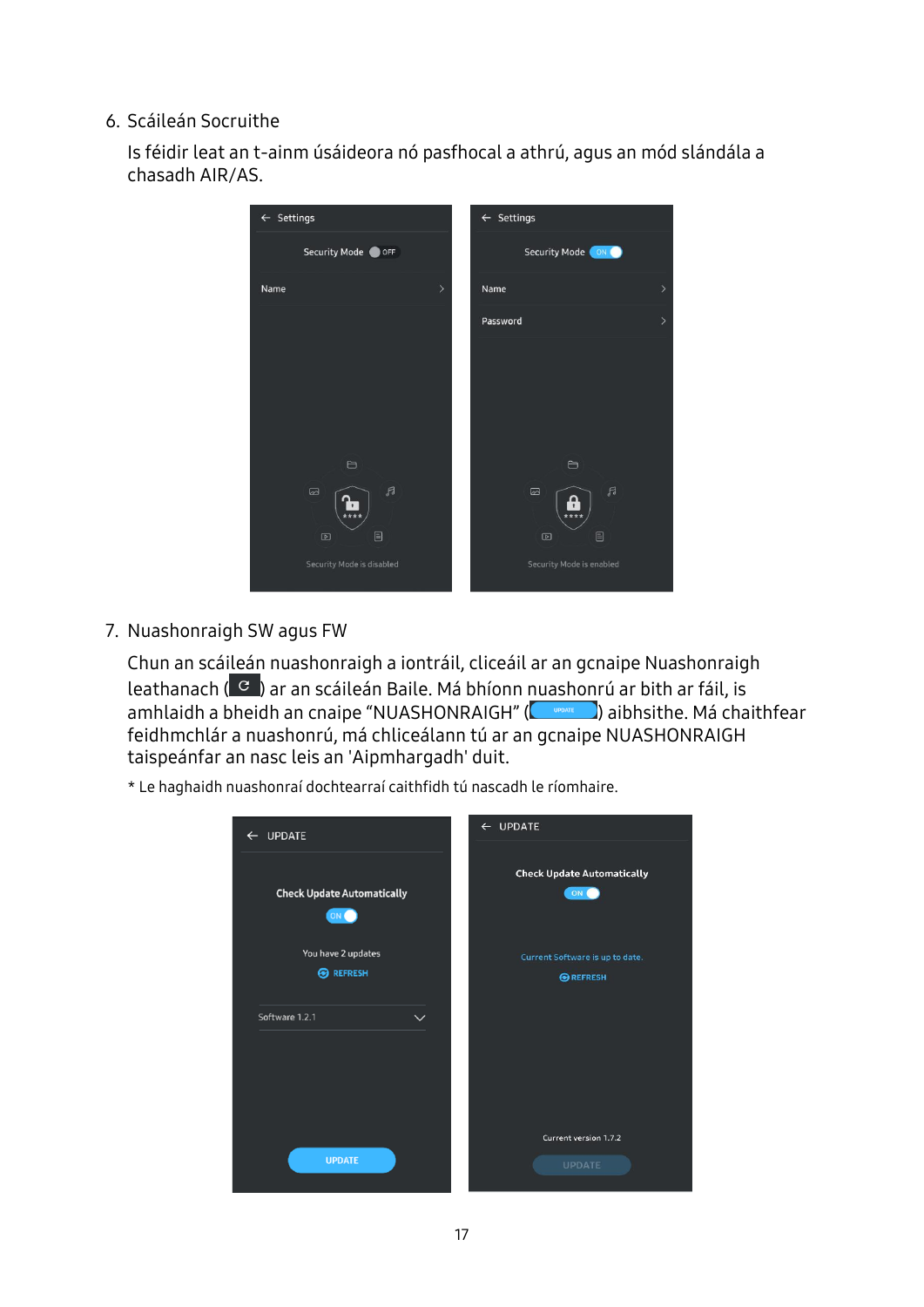8. Feidhmchlár "Samsung Portable SSD" a scrios ar Android

Oscail aip Socruithe do ghléis Android agus tapáil Feidhmchláir nó an bainisteoir Feidhmchlár. Tapáil "Samsung Portable SSD" agus díshuiteáil.

9. Roghnaigh an Teanga Réamhshocraithe

Is féidir an teanga réamhshocraithe a roghnú faoi shocrú teanga chóras Android.

<span id="page-17-0"></span>\* Cosán: feidhmchláir Android - Socruithe – Teanga

## Rabhadh

D'fhéadfadh gortú, damáiste don táirge nó caillteanas sonraí tarlú má theipeann ort cloí leis na treoracha agus na rabhaidh i ngach cuid den lámhleabhar seo. Léigh go cúramach sula n-úsáideann tú an táirge.

## <span id="page-17-1"></span>Cúltacaigh sonraí tábhachtacha

Ní féidir le córas ríomhaireachta ar bith bheith iomlán slán. Ní thugann Samsung ráthaíocht agus/ná baránta de chineál ar bith i gcoinne caillteanais sonraí ar an T7 faoi chúinse ar bith. Séanann Samsung aon dliteanas as anacair mhothúchánach agus/nó díobháil nó caillteanas airgeadaíochta agus/nó colanda de thoradh caillteanais agus/nó aischur sonraí a stóráiltear ar an T7. Bí cinnte sonraí tábhachtacha a chóipeáil le cúltaca i gcónaí.

### <span id="page-17-2"></span>Cosain pasfhocal úsáideora

Ní féidir rochtain a fháil ar shonraí úsáideora má chailltear nó má dhéantar dearmad ar an bpasfhocal óir go mbaintear leas as ardteicneolaíochtaí criptiúcháin sa T7. Scríobh síos do phasfhocal agus stóráil é in áit shábháilte. Más amhlaidh nach féidir an táirge a úsáid toisc nár chuir tú pasfhocal ceart isteach, ní féidir an táirge a aischur ach é a athshocrú ar na socruithe monarchan trí sheirbhís ar líne de chuid Ionad Seirbhíse Samsung. Is amhlaidh a chaillfear na sonraí úsáideora go léir nuair a dhéantar na socruithe monarchan a aischur. Bí cinnte sonraí tábhachtacha a chóipeáil le cúltaca go rialta.

### <span id="page-17-3"></span>Ceangail le Gléasanna Creidiúnaithe; Comhlíonadh le Caighdeán Sábháilteachta

Dearadh an táirge seo chun teorainneacha maidir le hídiú cumhachta a chomhlíonadh de réir caighdeán sábháilteachta. Ú sáid gléasanna agus poirt chomhéadain atá ag teacht leis na caighdeáin ghaolmhara.

### <span id="page-17-4"></span>Seachain Suaitheadh, Creathadh

Seachain suaitheadh nó creathadh ar bith den táirge a mbeadh mífheidhmiú nó cailliúint sonraí mar thoradh air.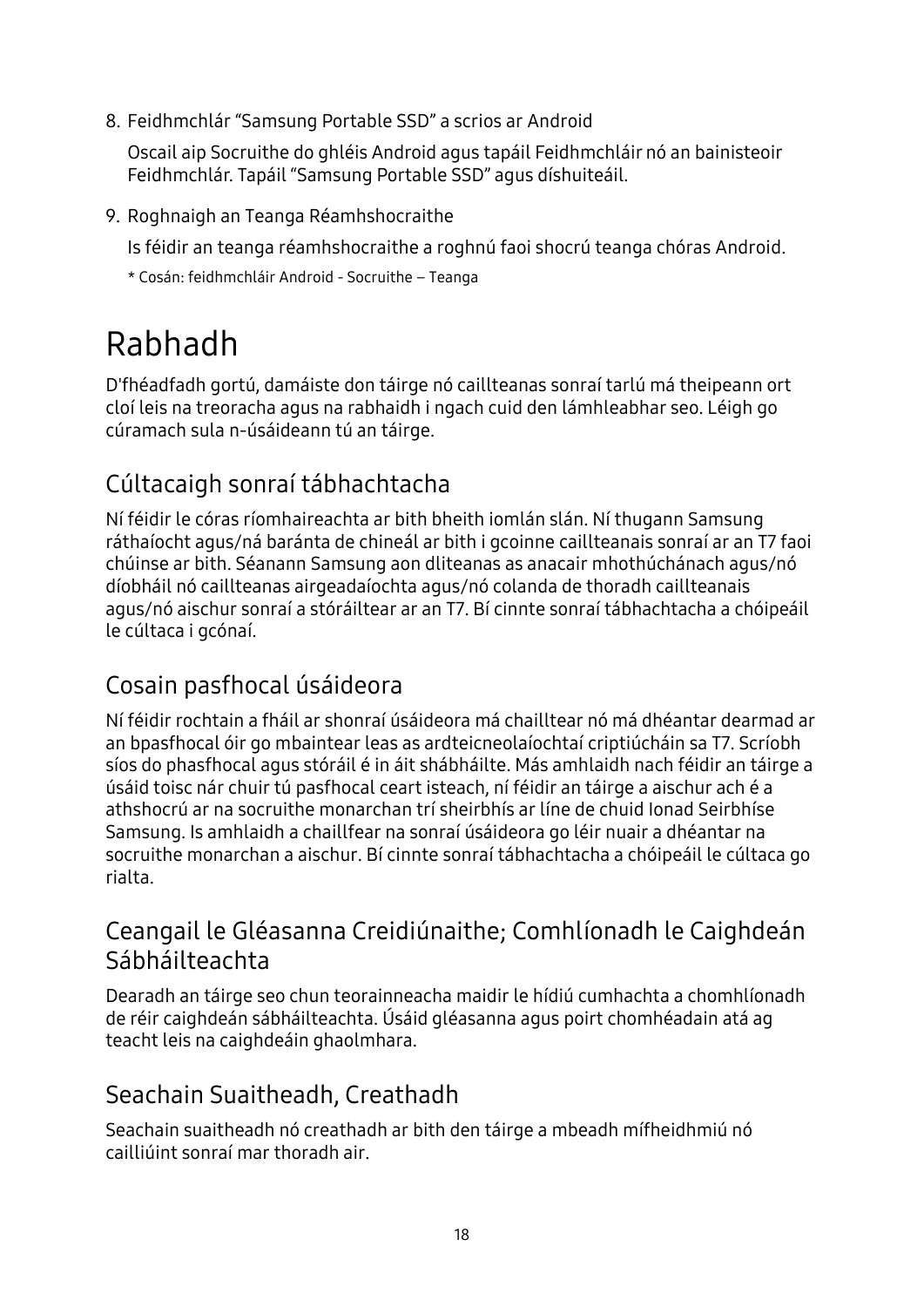## <span id="page-18-0"></span>Ná Díchóimeáil, Ná Déan díobháil, nó ná Bain lipéad

Ná díchóimeáil an táirge agus ná déan díobháil agus ná bain aon ghreamáin ná lipéid den táirge. Más amhlaidh go ndearnadh an táirge a dhíchóimeáladh nó más amhlaidh gur bhain an t-úsáideoir an lipéad, beidh gach ráthaíocht neamhbhailí. Chun críche deisiúchán, ná déan teagmháil ach amháin le hIonad Seirbhíse Samsung nó soláthraithe seirbhíse eile mar sin arna n-ainmniú ag Samsung.

## <span id="page-18-1"></span>Úsáid Oiriúintí Dílse

Ú sáid páirteanna agus oiriúintí dílse i gcónaí arna ndeimhniú ag Samsung. Ní bheidh Samsung faoi dhliteanas as aon díobháil don táirge ná caillteanas sonraí úsáideora de dheasca páirteanna nó oiriúintí neamhdhílse a úsáid.

## <span id="page-18-2"></span>Bain úsáid i dTeocht agus Taise Chuí

Ú sáid an táirge seo i dtimpeallacht chuí: teocht idir 5°C - 35°C agus taise idir 10 - 80%.

### <span id="page-18-3"></span>Ná húsáid an lámh láidir agus tú ag tarraingt nó ag díphlugáil an chábla

Ná húsáid an lámh láidir agus tú ag tarraingt nó ag díphlugáil an chábla. D'fhéadfadh ceangal neamhchobhsaí nó díobháil don nascóir a bheith mar thoradh air sin.

## <span id="page-18-4"></span>Feidhmigh Scanadh agus Nuashonruithe Víris

Lean na treoracha sábháilteachta seo a leanas chun ionfhabhtuithe víreas a chosc.

- Suiteáil ríomhchlár frithvíreas ar an ríomhaire dá bhfuil an T7 ceangailte leis, agus déan scanadh víreas go rialta.
- Nuashonraigh an córas oibriúcháin agus na bogearraí frithvíreas leis an leagan is déanaí i gcónaí.
- Tar éis comhaid a íoslódáil chuig an T7 déan scanadh víreas sula n-osclaíonn tú an comhad.

## <span id="page-18-5"></span>Glan an Táirge

Moltar duit an táirge a ghlanadh ach é a chuimilt le héadach bog. Ná húsáid uisce, substaintí ceimiceacha ná glantach. D'fhéadfadh na nithe sin a bheith ina gcúis le dídhathú nó creimeadh ar dhreach an táirge, agus d'fhéadfadh dóiteán nó turraing leictreach bheith mar thoradh orthu.

## <span id="page-18-6"></span>Coimeád ar shiúl ó aimsiú Leanaí, Naíonán agus Ainmhithe

Gabhann baol plúchta le páirteanna beaga. Coimeád an táirge ar shiúl ó leanaí, naíonán nó ainmhithe ar eagla go gcuirfidís an táirge nó na páirteanna de sa bhéal.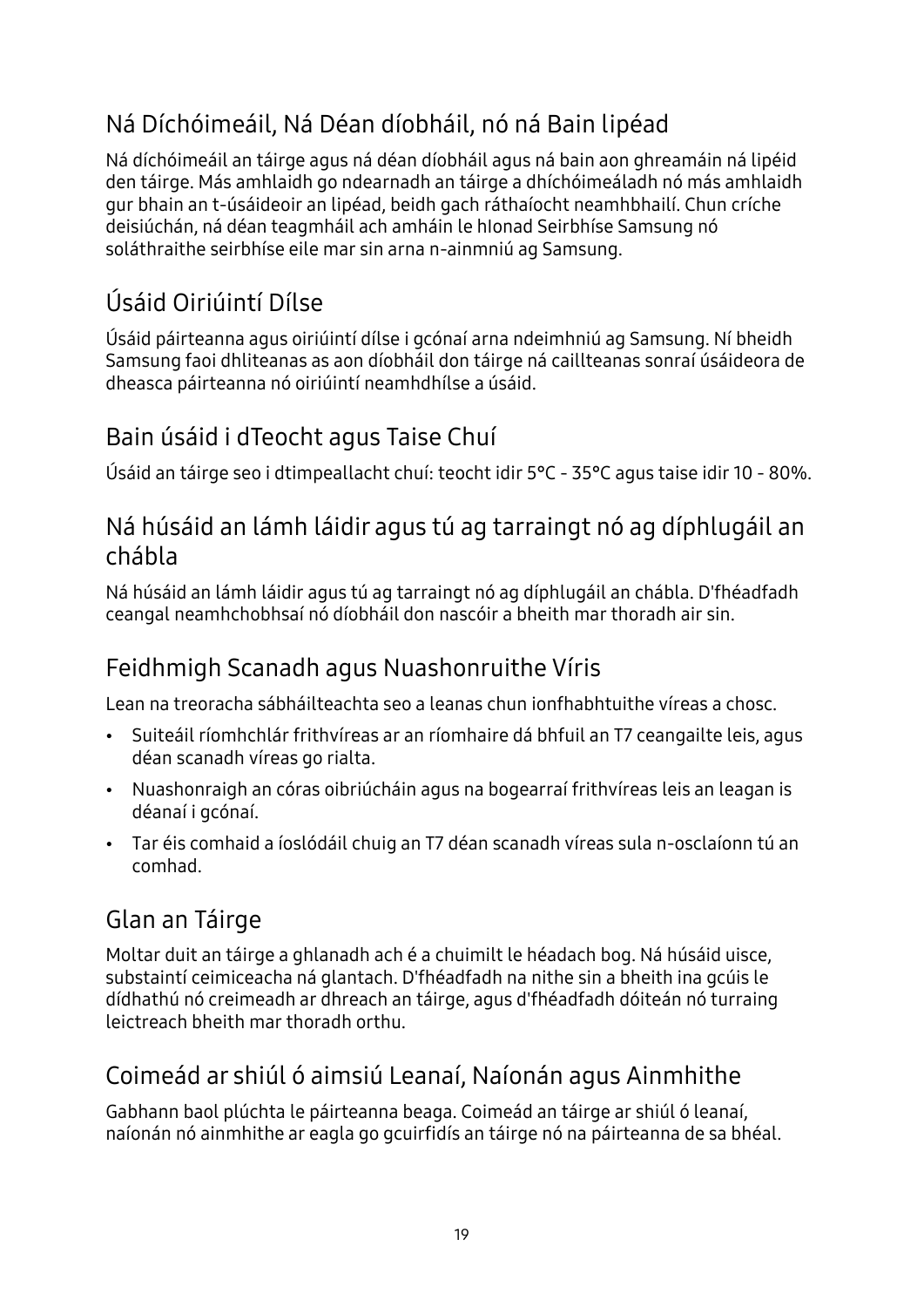## <span id="page-19-0"></span>Ceisteanna Coitianta

| Ní féidir liom Bogearraí Samsung<br>Portable SSD 1.0 a rith.                                                        | Ní féidir Bogearraí Samsung Portable SSD 1.0 a rith ach ar<br>leaganacha áirithe OS (nó leaganach níos úire).<br>Féach thíos le haghaidh leaganacha OS atá tacaithe:<br>Windows OS: Windows 7 nó leagan níos déanaí<br>$\bullet$<br>Mac OS: Mac OS X 10.10 nó leagan níos déanaí<br>$\bullet$                                                                                                                                                                                                                                                                                                                                                                                            |
|---------------------------------------------------------------------------------------------------------------------|------------------------------------------------------------------------------------------------------------------------------------------------------------------------------------------------------------------------------------------------------------------------------------------------------------------------------------------------------------------------------------------------------------------------------------------------------------------------------------------------------------------------------------------------------------------------------------------------------------------------------------------------------------------------------------------|
| Taispeántar an teachtaireacht<br>"baineadh an stóras USB gan<br>choinne" ar bharra stádais mo<br>ghléis mhóibíligh. | Chun Bogearraí Samsung Portable SSD 1.0 a úsáid, ní mór cead<br>chun an gléas USB a rochtain a fháil. Taispeántar an<br>teachtaireacht nuair a bhaintear an cead ar rochtain den ghléas<br>móibíleach. Nuair a sheolann tú feidhmchlár Samsung Portable<br>SSD, beidh tú ábalta an T7 a úsáid mar is gnách arís.                                                                                                                                                                                                                                                                                                                                                                         |
| Nuair a cheanglaím an T7 le<br>gléasanna eile seachas ríomhaire,<br>ní aithníonn siad an T7.                        | Forbraíodh an T7 lena úsáid le ríomhairí Windows OS agus Mac OS<br>agus gléasanna móibíleacha eile. Nuair a bhíonn an T7 ceangailte<br>le gléasanna eile seachas iad sin, d'fhéadfadh sé nach n-<br>aithneofaí é nó d'fhéadfaí úsáid as a ghnéithe a bheith teoranta<br>ag brath ar a leibhéal tacaíochta. Lena chois sin, má tá mód<br>slándála cumasaithe agat le Pasfhocal, ní féidir leat do phasfhocal<br>a iontráil ó ghléasanna neamh-ríomhaire nó neamh-mhóibíleacha<br>agus mar sin ní bheidh tú ábalta sonraí atá stóráilte ar an T7 a<br>rochtain. Díchumasaigh an mód slándála sula n-úsáideann tú an<br>T7 le gléasanna dá leithéid.                                        |
| Chaill mé mo phasfhocal. An féidir<br>liom mód slándála a dhíchumasú?                                               | Ní féidir. Má chailleann tú do phasfhocal, ní féidir leat an mód<br>slándála a dhíchumasú. Mar sin, déan cinnte ná gcailleann tú é.                                                                                                                                                                                                                                                                                                                                                                                                                                                                                                                                                      |
| Ní aithníonn gléasanna mo T7.                                                                                       | Déan cinnte go bhfuil an T7 nasctha go daingean leis an bport<br>USB.<br>· B'fhéidir nach n-aithneodh roinnt ríomhairí an T7 nuair atá sé<br>nasctha le port USB 2.0 má sháraíonn an sruth an uasteorainn<br>(500 mA) ar a bhfuil cur síos déanta sna Sonraíochtaí<br>Cumhachta. I gcásanna mar sin, bain triail as port USB eile.<br>· Má úsáideann tú cáblaí seachas an ceann a bhí i bpacáiste an<br>táirge, b'fhéidir nach n-aithneofaí an T7.<br>Má tá an T7 ceangailte i gceart ach ní aithníonn gléasanna go fóill<br>iad, aimsigh na hIonaid Seirbhíse a shonraítear sa Lámhleabhar<br>Úsáideora nó ar láithreán gréasáin Samsung<br>(http://www.samsung.com), agus déan fiosrú. |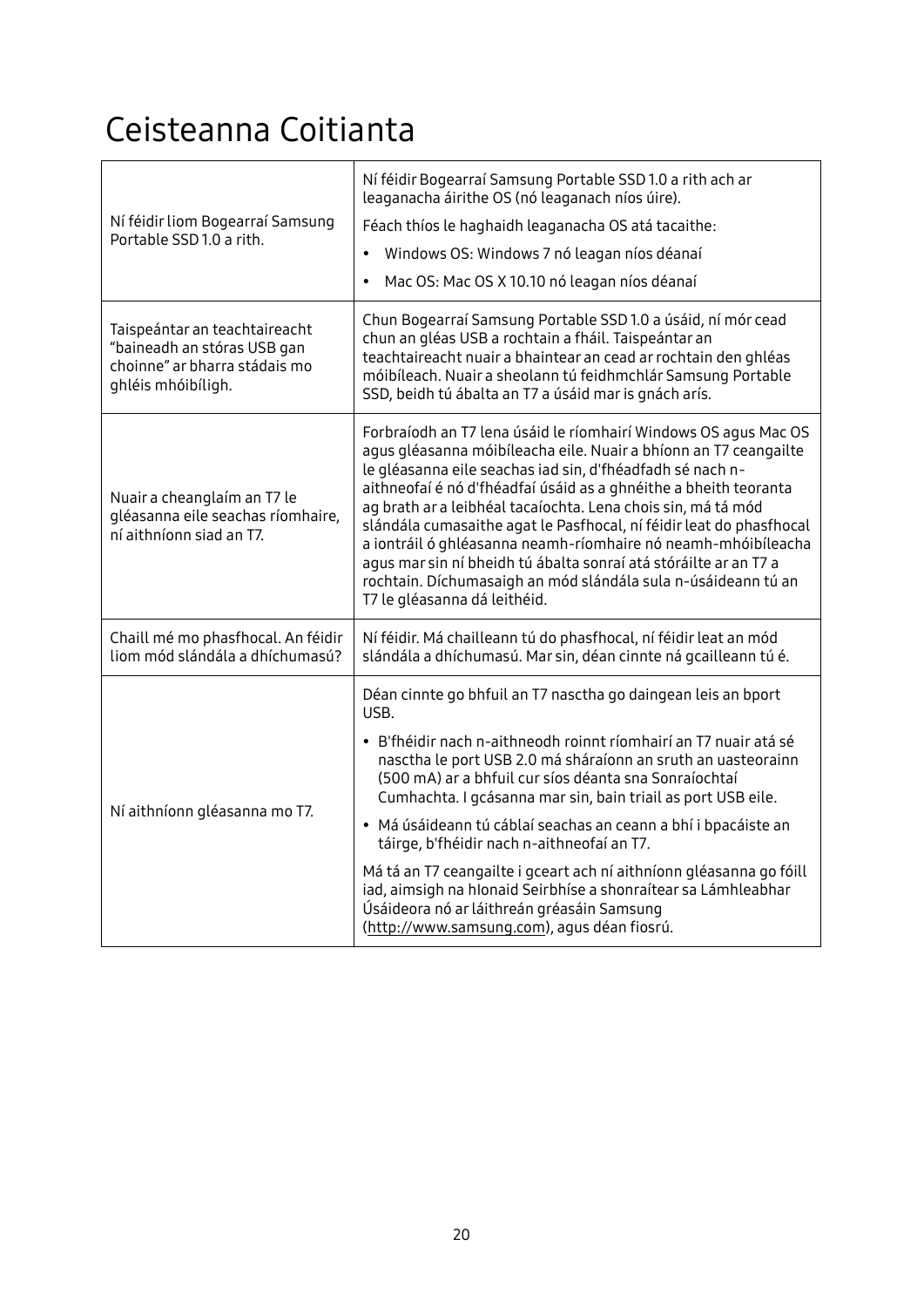## <span id="page-20-0"></span>Sonraíochtaí agus Deimhnithe an Táirge

## <span id="page-20-1"></span>Sonraíochtaí an Táirge

| Samhail                                                     | $MU-PC500(R/H/T)$                                                                                                                | $MU-PC1TO(R/H/T)$                              | $MU-PC2TO(R/H/T)$ |  |  |
|-------------------------------------------------------------|----------------------------------------------------------------------------------------------------------------------------------|------------------------------------------------|-------------------|--|--|
| Toilleadh                                                   | 500GB                                                                                                                            | 1TB                                            | 2TB               |  |  |
| Comhéadan                                                   | USB 3.2 Glúin 2 (10Gbps), comhoiriúnach go siarghabhálach                                                                        |                                                |                   |  |  |
| Dath                                                        |                                                                                                                                  | Liath Tíotáin / Gorm Indeagó / Dearg Miotalach |                   |  |  |
| Luas Aistrithe Sonraí*                                      | 1,050 MB sa soicind                                                                                                              |                                                |                   |  |  |
| Toisí                                                       | 85 x 57 x 8 mm (3.3 x 2.2 x 0.3 orlach) (L x W x H)                                                                              |                                                |                   |  |  |
| Meáchan                                                     | 58 q (2.04 unsa) (2TB)                                                                                                           |                                                |                   |  |  |
| Sonraíochtaí Inmholta<br>le haghaidh Chóras an<br>Úsáideora | Windows 7 nó leagan níos déanaí; Mac OS X 10.10 nó leagan níos déanaí; nó<br>Android Lollipop (leagan 5.1) nó leagan níos déanaí |                                                |                   |  |  |

\* Déantar an t-uasluas aistrithe sonraí a thomhas ar bhonn chaighdeáin thástála inmheánacha Samsung leis an gcábla USB iniata. D'fhéadfadh an fheidhmíocht a bheith éagsúil ag brath ar an óstchumraíocht. Chun uasluasanna aistrithe 1,050 MB a bhaint amach, caithfidh an t-óstghléas agus na cáblaí nasctha tacú le USB 3.2 Glúin 2 agus caithfidh an mód UASP a bheith cumasaithe.

## <span id="page-20-2"></span>Comhlíonadh Rialúchaín



<span id="page-20-3"></span>KC (Deimhniú ón gCóiré) Siombail Aitheantais: Féach thíos

Ainm: Samsung Electronics Co., Ltd.

Déantúsóir/Tír na Déantúsaíochta: Samsung Electronics Co. Ltd /Poblacht na Cóiré Bliain agus Mí na Déantúsaíochta: Marcáilte ar leithligh

Rátáil/Samhail: Féach thíos

Déantúsóir: Samsung Electronics Co. Ltd.

| Samhail  | Rátáil |      | Siombail Aitheantais |
|----------|--------|------|----------------------|
| MU-PC500 | 5V     | 1.5A | R-R-SEC-MU-PC500     |
| MU-PC1T0 | 5V     | 1.5A | R-R-SEC-MU-PC1T0     |
| MU-PC2T0 | 5V     | 1.5A | R-R-SEC-MU-PC2T0     |

\* Ceapadh an gléas lena gcomhlíontar an EMC (Rang B) don bhaile i gcomhair úsáid i dtimpeallacht baile agus is féidir é a úsáid i réigiún ar bith.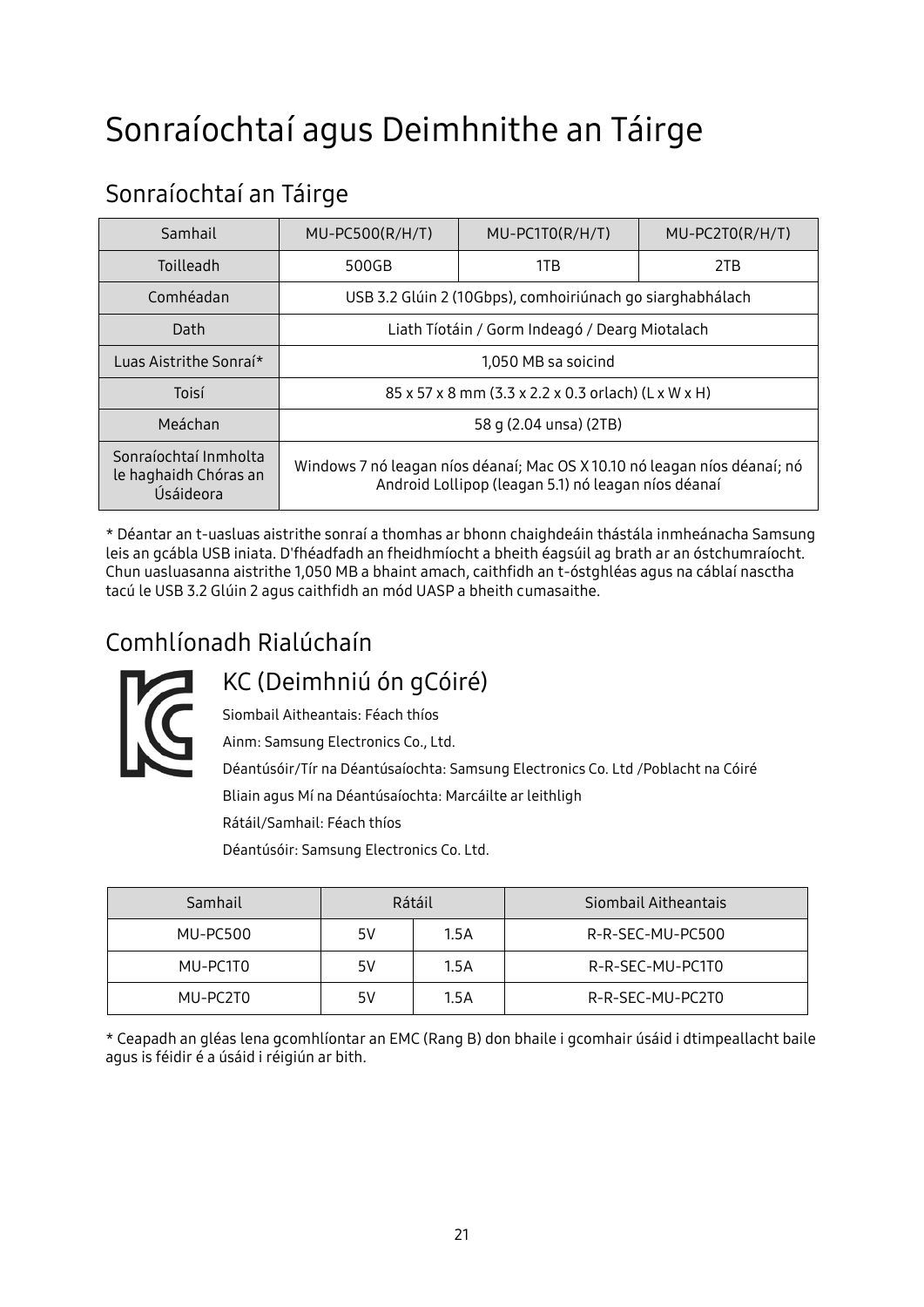# <span id="page-21-0"></span>FCC (Coimisiún Cumarsáide Cónaidhme)

Rialúcháin an Choimisiúin Chumarsáide Cónaidhme (FCC) de chuid na Stát Aontaithe

Tabhair faoi deara go bhféadfadh aon athrú nó mionathrú nach bhfuil údaraithe go sainráite ag an bpáirtí atá freagrach as rialúcháin a chomhlíonadh, údarás an úsáideora chun an gléas a oibriú a chealú.

Rinneadh an feisteas seo a thástáil agus a fhíorú chun CFR FCC Páirt 15, Srianta ar Ghléasanna Digiteacha Rang B a chomhlíonadh.

Cuirtear na srianta seo i bhfeidhm chun astú tonnta leictreamaighnéadacha díobhálacha a sheachaint nuair a úsáidtear an gléas i dtimpeallachtaí cónaithe. Gineann, úsáideann agus astaíonn an gléas fuinneamh radaimhinicíochta, agus d'fhéadfadh sé a bheith ina chúis le trasnaíocht dhíobhálach raidió ar chumarsáidí gan sreang mura suiteáiltear agus mura n-úsáidtear é de réir na treoirlíne. Ach ní haon ráthaíocht é nach mbeidh trasnaíocht raidió i dtimpeallachtaí áirithe suiteáilte. Má dhéantar trasnaíocht dhíobhálach ar raidió nó glacadh teilifíse agus an gléas casta air nó casta as, ní mór don úsáideoir trasnaíocht a chosc trí ceann de na bearta seo a leanas a ghlacadh.

- Coigeartaigh treo nó bog an aeróg ghlactha
- Cuir tuilleadh spáis idir an gléas agus an glacadóir
- Plugáil an glacadóir agus an gléas ar asraonta ar chiorcaid leithleacha
- Faigh cabhair ó theicneoirí cáilithe raidió/teilifíse nó ón miondíoltóir
- Déanann an gléas seo Cuid 15 de Rialacháin FCC a chomhlíonadh
- Ní tharlaíonn trasnaíocht leictreamaighnéadach leis an ngléas seo
- Má fhaightear aon trasnaíocht, lena n-áirítear trasnaíocht a d'fhéadfadh a bheith ina cúis le fadhbanna oibríochtúla leis an ngléas, féadfar é a fheidhmiú ar dhá choinníoll a chinntíonn oibríocht cheart. Rinneadh an táirge a dhearadh le haghaidh úsáid faoi dhíon amháin.

\*Fógra ón FCC: Tabhair faoi deara go bhféadfadh aon athrú nó mionathrú nach bhfuil údaraithe go sainráite ag an bpáirtí atá freagrach as rialúcháin a chomhlíonadh, údarás an úsáideora chun an gléas a oibriú a chealú.

Aitheantóir Uathúil: Ceadaigh an lipéad ar an táirge

Páirtí Freagrach: Samsung Electronics America QA Lab

19 Chapin Rd. Building D Pine Brook NJ 07058

Teil: 1-973-808-6362, Facs: 1-973-808-6361

# <span id="page-21-1"></span>CE (Comhlíonadh Eorpach)

Dearbhaíonn leis seo go gcomhlíonann an/na táirge/táirgí seo na riachtanais bhunúsach agus na forálacha ábhartha de na Treoracha 2014/30/AE, 2014/35/AE agus 2011/65/AE.

Úsáid taobh istigh amháin.

Faisnéis Teagmhála maidir le Comhlíonadh AE

Samsung Service PO Box 12987, Baile Átha Cliath, Éire